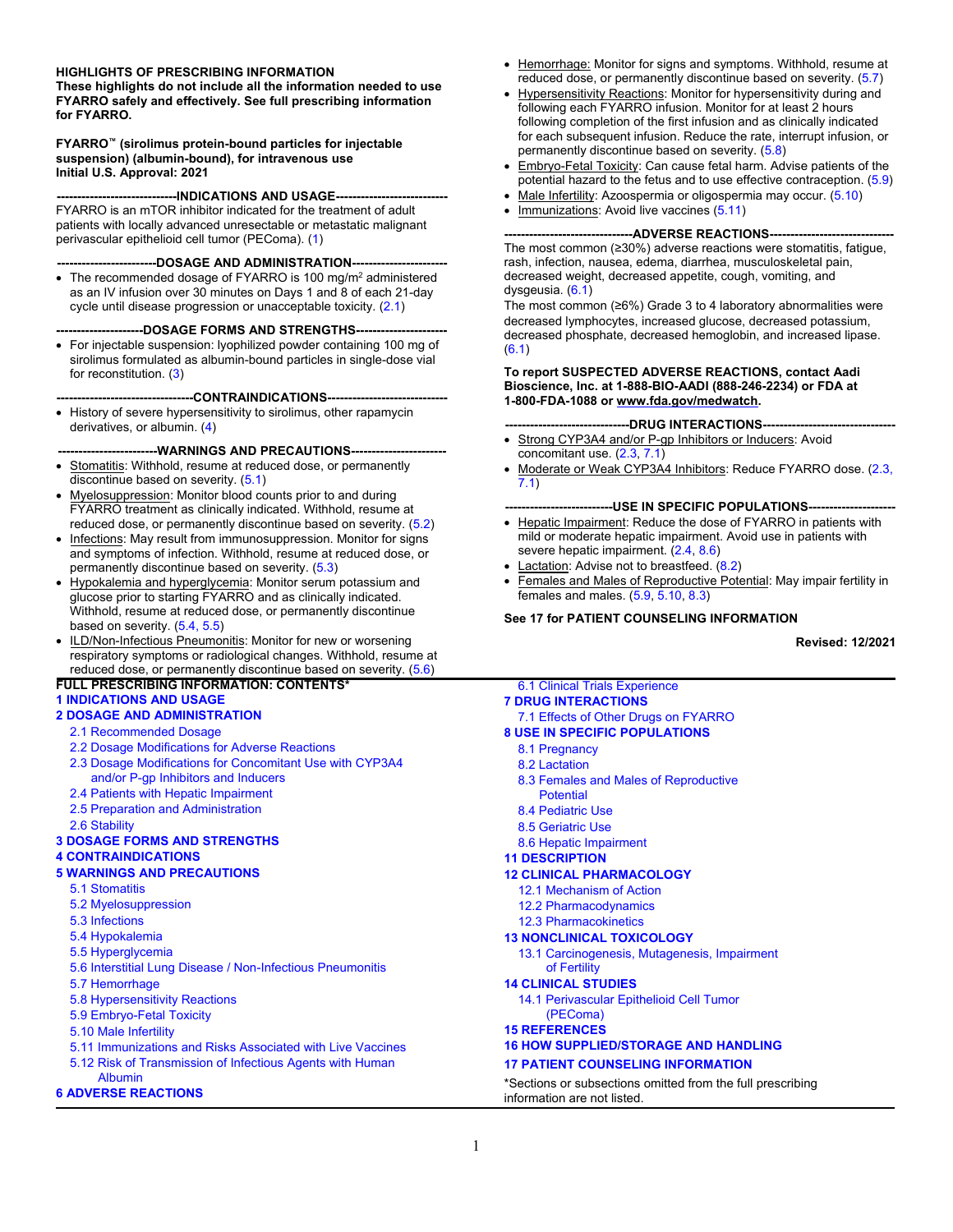### <span id="page-1-0"></span>**FULL PRESCRIBING INFORMATION**

### **1 INDICATIONS AND USAGE**

FYARRO™ is indicated for the treatment of adult patients with locally advanced unresectable or metastatic malignant perivascular epithelioid cell tumor (PEComa).

### **2 DOSAGE AND ADMINISTRATION**

#### **2.1 Recommended Dosage**

The recommended dosage of FYARRO is 100 mg/m<sup>2</sup> administered as an intravenous infusion over 30 minutes on Days 1 and 8 of each 21-day cycle until disease progression or unacceptable toxicity.

#### **2.2 Dosage Modifications for Adverse Reactions**

Table 1 lists the recommended dose reductions of FYARRO for adverse reactions.

| Recommended dose reductions of FYARRO for adverse reactions.<br>Table 1. |  |
|--------------------------------------------------------------------------|--|
|--------------------------------------------------------------------------|--|

| Dose Reduction               | Dose                                                             |
|------------------------------|------------------------------------------------------------------|
| <b>First Dose Reduction</b>  | 75 mg/m <sup>2</sup> (25% reduction from 100 mg/m <sup>2</sup> ) |
| <b>Second Dose Reduction</b> | 56 mg/m <sup>2</sup> (25% reduction from 75 mg/m <sup>2</sup> )  |
| Third Dose Reduction*        | 45 mg/m <sup>2</sup> (20% reduction from 56 mg/m <sup>2</sup> )  |

\*Permanently discontinue FYARRO in patients who are unable to tolerate FYARRO after three dose reductions.

Table 2 lists the recommended dosage modifications of FYARRO for adverse reactions.

#### **Table 2. Recommended FYARRO Dosage Modifications for Adverse Reactions**

| <b>Adverse Reaction</b>                                         | Severity*      | <b>Dosage Modifications</b>                                                                                                                                      |
|-----------------------------------------------------------------|----------------|------------------------------------------------------------------------------------------------------------------------------------------------------------------|
| <b>Stomatitis</b><br>[see Warnings and Precautions<br>$(5.1)$ ] | Grade 2 or 3   | Withhold FYARRO until<br>٠<br>Grade $\leq 1$ .<br>Restart at the same dose<br>for first occurrence.<br>If recurs, restart at reduced<br>٠<br>dose level.         |
|                                                                 | Grade 4        | Permanently discontinue<br>٠<br>FYARRO.                                                                                                                          |
| Anemia<br><b>See Warnings and Precautions</b><br>(5.2)          | Grade 2        | Withhold FYARRO until Hb<br>≥8 g/dL.<br>Restart at the same dose<br>level.                                                                                       |
|                                                                 | Grade $\geq$ 3 | Withhold FYARRO until Hb<br>$\bullet$<br>≥8 g/dL.<br>Restart at the same dose<br>$\bullet$<br>level.<br>If recurs, resume at<br>$\bullet$<br>reduced dose level. |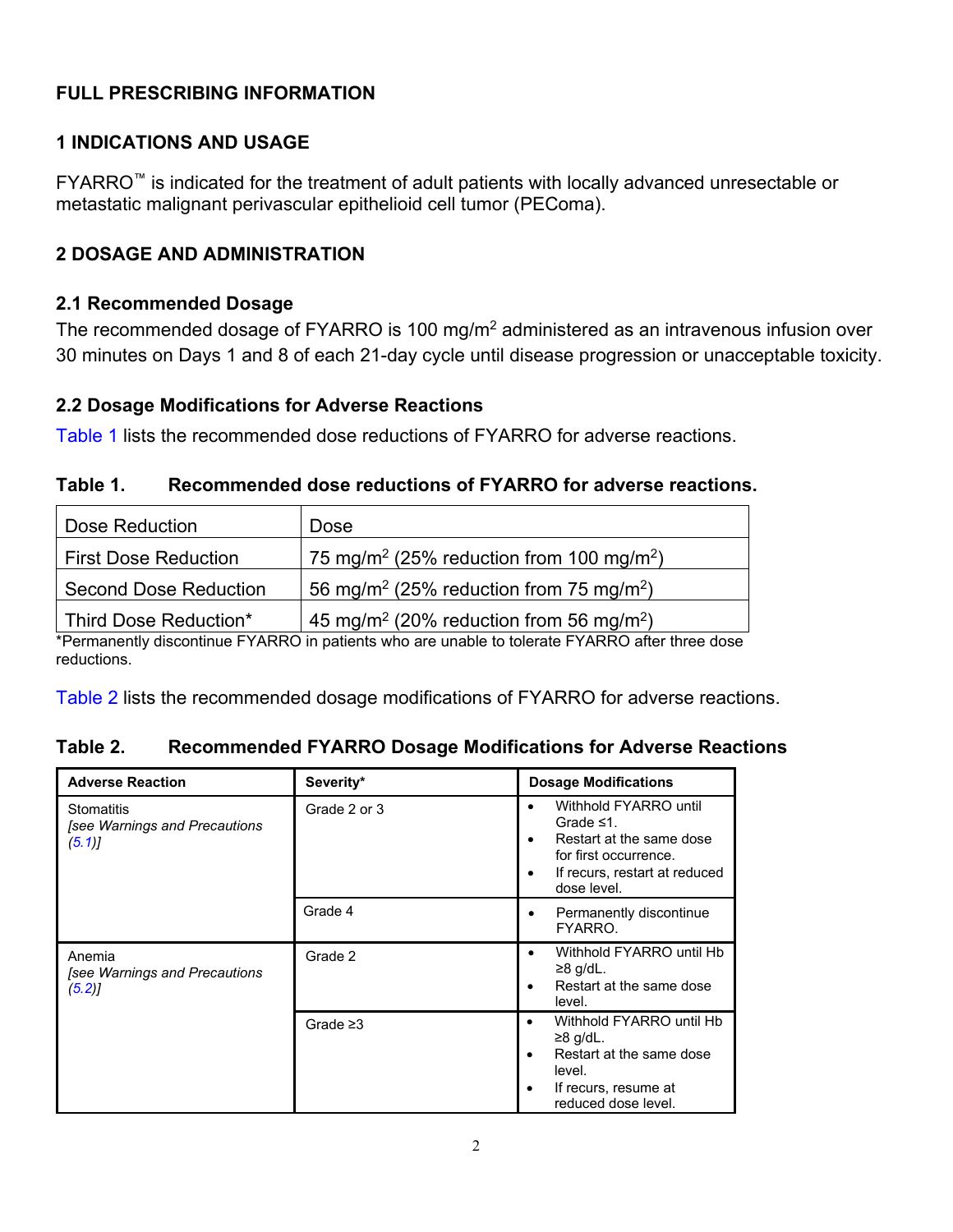| <b>Adverse Reaction</b>                                                                                     | Severity*      | <b>Dosage Modifications</b>                                                                                                                                                                                                                                                            |
|-------------------------------------------------------------------------------------------------------------|----------------|----------------------------------------------------------------------------------------------------------------------------------------------------------------------------------------------------------------------------------------------------------------------------------------|
| Thrombocytopenia<br>[see Warnings and Precautions<br>(5.2)                                                  | Grade 2        | Withhold FYARRO until<br>$\bullet$<br>platelet count >100×10 <sup>9</sup> /L.<br>Restart at the same dose<br>$\bullet$<br>level.                                                                                                                                                       |
|                                                                                                             | Grade $\geq$ 3 | Withhold FYARRO until<br>$\bullet$<br>platelet count >100×109/L.<br>Restart at reduced dose<br>$\bullet$<br>level.                                                                                                                                                                     |
| Neutropenia<br>[see Warnings and Precautions<br>(5.2)                                                       | Grade 2 or 3   | Withhold FYARRO until<br>$\bullet$<br>absolute neutrophil count<br>≥1.5×10 <sup>9</sup> /L.<br>Restart at the same dose<br>level.                                                                                                                                                      |
|                                                                                                             | Grade 4        | Withhold FYARRO until<br>$\bullet$<br>absolute neutrophil count<br>≥1.5×10 <sup>9</sup> /L.<br>Restart at reduced dose<br>level.                                                                                                                                                       |
| Infections<br>[see Warnings and Precautions<br>(5.3)                                                        | Grade 3        | Withhold FYARRO until<br>$\bullet$<br>resolved.<br>Restart at reduced dose<br>$\bullet$<br>level.<br>If recurs, permanently<br>$\bullet$<br>discontinue FYARRO.                                                                                                                        |
|                                                                                                             | Grade 4        | Withhold FYARRO until<br>$\bullet$<br>resolved.<br>Restart at reduced dose<br>$\bullet$<br>level or permanently<br>discontinue FYARRO.                                                                                                                                                 |
| Hypokalemia<br>[see Warnings and Precautions<br>(5.4)                                                       | Grade 2        | Withhold FYARRO until<br>$\bullet$<br>Grade $\leq 1$ .<br>Restart at the same dose<br>$\bullet$<br>level.<br>If recurs, restart at reduced<br>$\bullet$<br>dose level.                                                                                                                 |
|                                                                                                             | Grade $\geq 3$ | Withhold FYARRO until<br>$\bullet$<br>Grade $\leq 1$ .<br>Restart at reduced dose<br>$\bullet$<br>level.<br>If recurs, permanently<br>discontinue FYARRO.                                                                                                                              |
| Hyperglycemia<br>[see Warnings and Precautions<br>(5.5)                                                     | Grade $\geq$ 3 | Withhold FYARRO until<br>$\bullet$<br>Grade $\leq 2$ .<br>Restart at reduced dose<br>$\bullet$<br>level.                                                                                                                                                                               |
| Interstitial Lung Disease / Non-<br><b>Infectious Pneumonitis</b><br>[see Warnings and Precautions<br>(5.6) | Grade 2        | Withhold FYARRO for up to<br>$\bullet$<br>3 weeks until Grade ≤1.<br>Restart at reduced dose<br>$\bullet$<br>level.<br>If not resolved to Grade ≤1<br>$\bullet$<br>within 3 weeks,<br>permanently discontinue<br>FYARRO.<br>If recurs, permanently<br>$\bullet$<br>discontinue FYARRO. |
|                                                                                                             | Grade $\geq 3$ | Permanently discontinue<br>$\bullet$<br>FYARRO.                                                                                                                                                                                                                                        |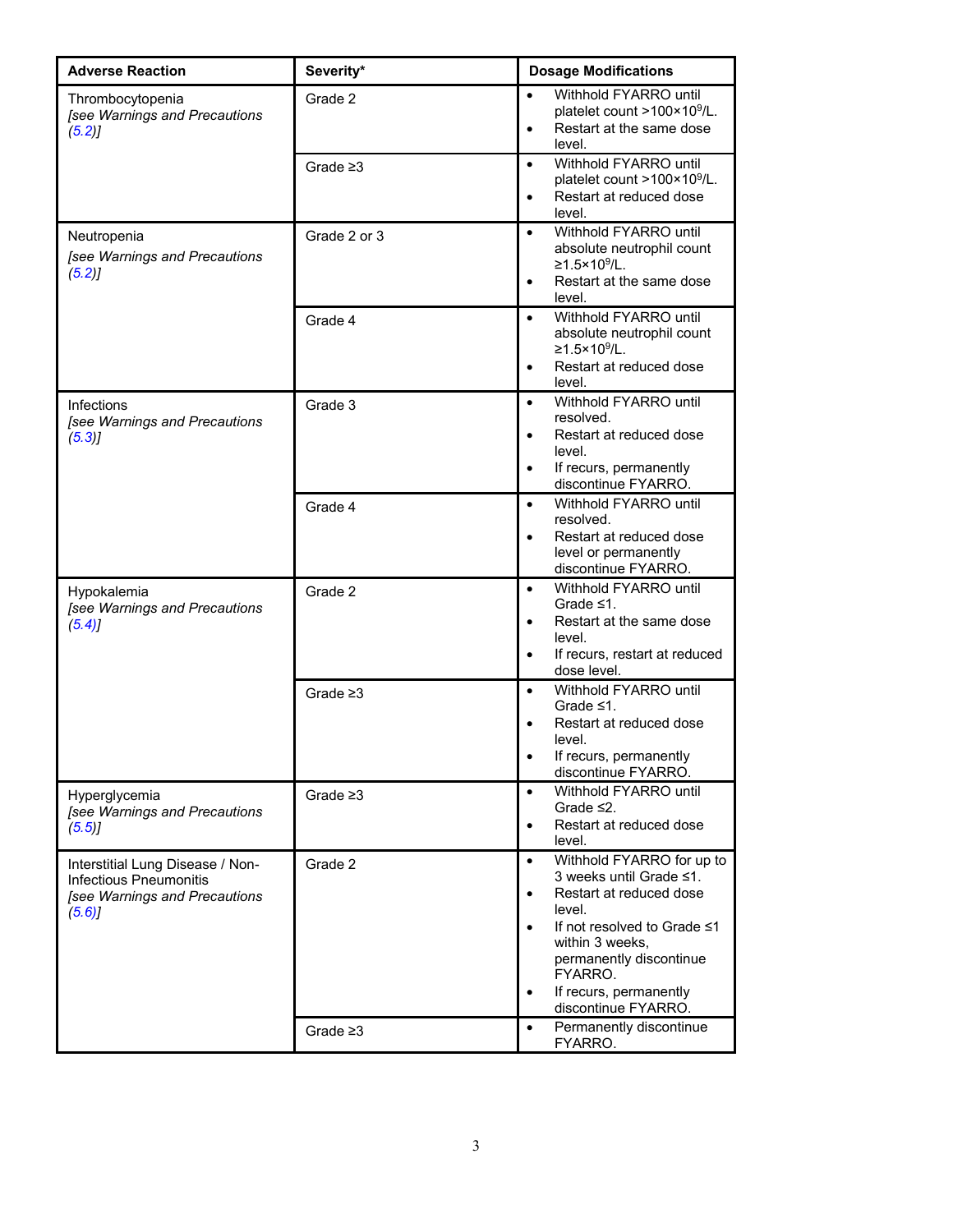<span id="page-3-0"></span>

| <b>Adverse Reaction</b>                                  | Severity*    | <b>Dosage Modifications</b>                                                                                                                                  |
|----------------------------------------------------------|--------------|--------------------------------------------------------------------------------------------------------------------------------------------------------------|
| Hemorrhage [see Warnings and<br>Precautions (5.7)]       | Grade 2 or 3 | Withhold FYARRO until<br>$\bullet$<br>Grade $\leq 1$ .<br>Resume at reduced dose.<br>$\bullet$<br>If recurs, permanently<br>$\bullet$<br>discontinue FYARRO. |
|                                                          | Grade 4      | Permanently discontinue<br>$\bullet$<br>FYARRO.                                                                                                              |
| Other Adverse Reactions [see<br>Adverse Reactions (6.1)] | Grade 3      | Withhold FYARRO until<br>$\bullet$<br>Grade $\leq 1$ .<br>Restart at the same dose<br>$\bullet$<br>level.<br>If recurs, restart at reduced<br>dose level.    |
|                                                          | Grade 4      | Permanently discontinue<br>$\bullet$<br>FYARRO.                                                                                                              |

\*Severity based on Common Terminology Criteria for Adverse Events Version 4.03.

#### **2.3 Dosage Modifications for Concomitant Use with CYP3A4 and/or P-gp Inhibitors and Inducers**

Reduce the dosage of FYARRO to 56 mg/m<sup>2</sup> when used concomitantly with a moderate or weak cytochrome P-450 3A4 (CYP3A4) inhibitor. Avoid concomitant use with drugs that are strong CYP3A4 and/or P-glycoprotein (P-gp) inhibitors and inducers and with grapefruit and grapefruit juice *[see Drug Interactions ([7.1](#page-11-0)), Clinical Pharmacology ([12.3](#page-15-0))]*.

#### **2.4 Patients with Hepatic Impairment**

The recommended dosage modification of FYARRO in patients with mild or moderate hepatic impairment is described in Table 3 *[see Use in Specific Populations ([8.6](#page-13-0)), Clinical Pharmacology ([12.3](#page-15-0))]*. Closely monitor patients with hepatic impairment for increased toxicity. Avoid use in patients with severe hepatic impairment *[see Use in Specific Populations ([8.6\)](#page-13-0)].*

#### **Table 3. Recommended FYARRO Dosage in Patients with Mild or Moderate Hepatic Impairment**

| Hepatic Impairment (based on NCI criteria)                                         | <b>Dosage</b>        |
|------------------------------------------------------------------------------------|----------------------|
| Mild (total bilirubin ≤ULN, AST >ULN or total<br>bilirubin >1 to 1.5×ULN, any AST) | 75 mg/m <sup>2</sup> |
| Moderate (total bilirubin $>1.5$ to 3.0×ULN, any<br>AST)                           | 56 mg/m <sup>2</sup> |

#### **2.5 Preparation and Administration**

FYARRO is a hazardous drug. Follow applicable special handling and disposal procedures.1

FYARRO is supplied as a sterile lyophilized powder for reconstitution before use. READ ENTIRE PREPARATION INSTRUCTIONS PRIOR TO RECONSTITUTION.

#### **Preparation:**

**1.** Aseptically, reconstitute each vial by injecting 20 mL of 0.9% Sodium Chloride Injection, USP.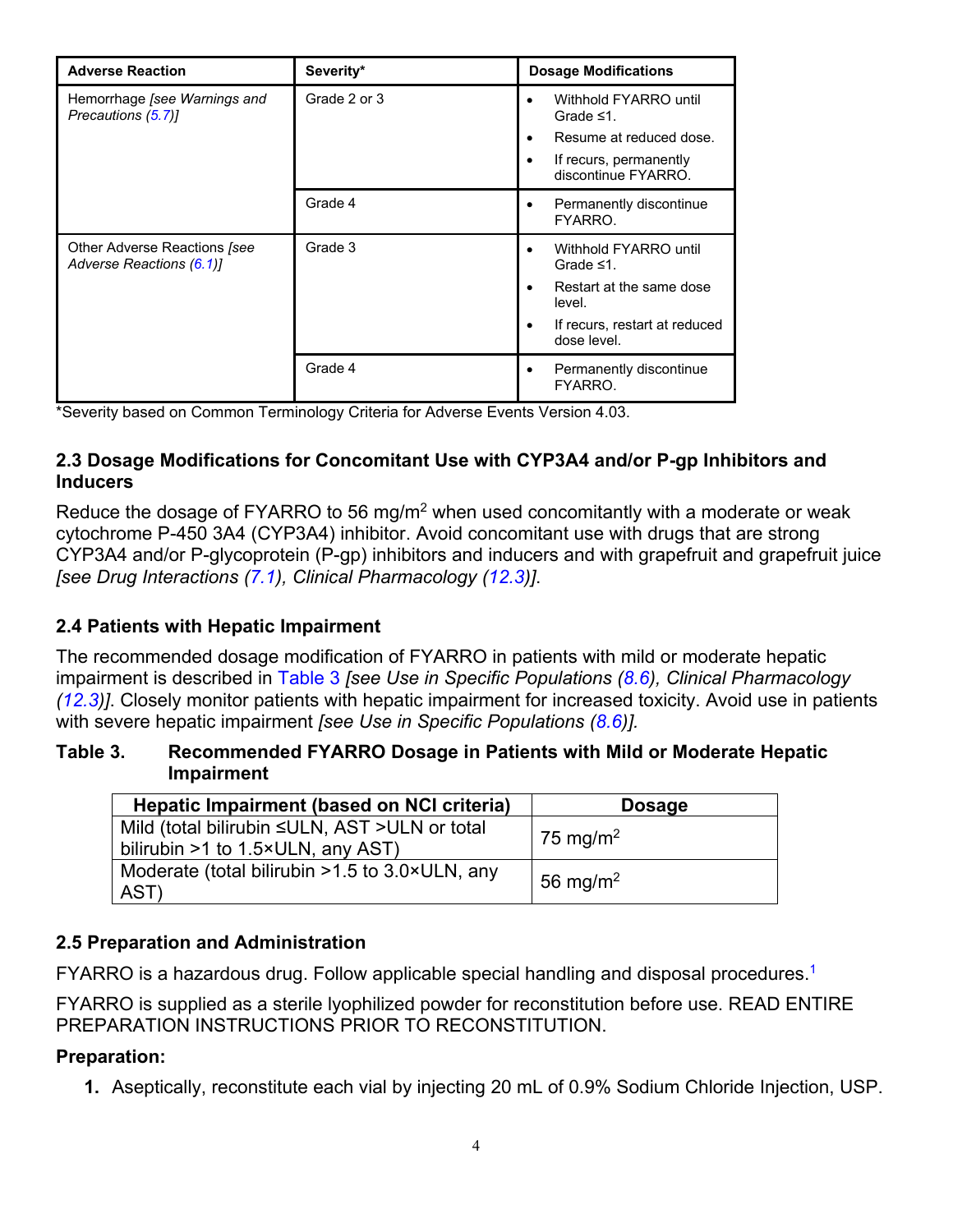<span id="page-4-0"></span>**2.** Slowly inject the 20 mL of 0.9% Sodium Chloride Injection, USP, over a minimum of 1 minute, using the sterile syringe to direct the solution flow onto the INSIDE WALL OF THE VIAL.



- **3.** DO NOT INJECT the 0.9% Sodium Chloride Injection, USP, directly onto the lyophilized powder, which has a cake-like appearance, as this will result in foaming.
- **4.** Once the injection is complete, allow the vial to sit for a minimum of 5 minutes to ensure proper wetting of the lyophilized powder.
- **5.** Gently swirl and/or invert the vial slowly for at least 2 minutes until complete dissolution of any powder occurs. Avoid shaking the vial to prevent the generation of foam.
- **6.** If foaming or clumping occurs, let suspension stand for at least 15 minutes until foam subsides. If foaming or clumping is present after one hour, do not use the reconstituted suspension.

Each mL of the reconstituted formulation will contain 5 mg sirolimus.

The reconstituted suspension should be milky and homogenous without visible particulates. If particulates or settling are visible, the vial should be gently inverted again to ensure complete resuspension prior to use. Discard the reconstituted suspension if precipitates are observed. Discard any unused portion.

**7.** Transfer the volume of FYARRO required for the calculated dose into an empty sterile PVC or polyolefin infusion bag for administration without further dilution.

The use of medical devices containing silicone oil as a lubricant (e.g., syringes and intravenous bags) to reconstitute and administer FYARRO may result in the formation of proteinaceous strands.

Visually inspect reconstituted FYARRO suspension in the infusion bag prior to administration. Discard reconstituted suspension if particulate matter, proteinaceous strands, or discoloration are observed.

#### **Administration:**

Administer the reconstituted FYARRO suspension intravenously over 30 minutes.

#### **2.6 Stability**

Unopened vials of FYARRO are stable until the date indicated on the package when stored between 2ºC to 8ºC (36ºF to 46ºF) in the original package. Neither freezing nor thawing adversely affects the stability of the product.

#### Stability of Reconstituted Suspension in the Vial

Reconstituted FYARRO in the vial should be used immediately but may be refrigerated at 2ºC to 8ºC (36ºF to 46ºF) for a maximum of 6 hours stored in the original carton to protect it from light. Discard any unused portion.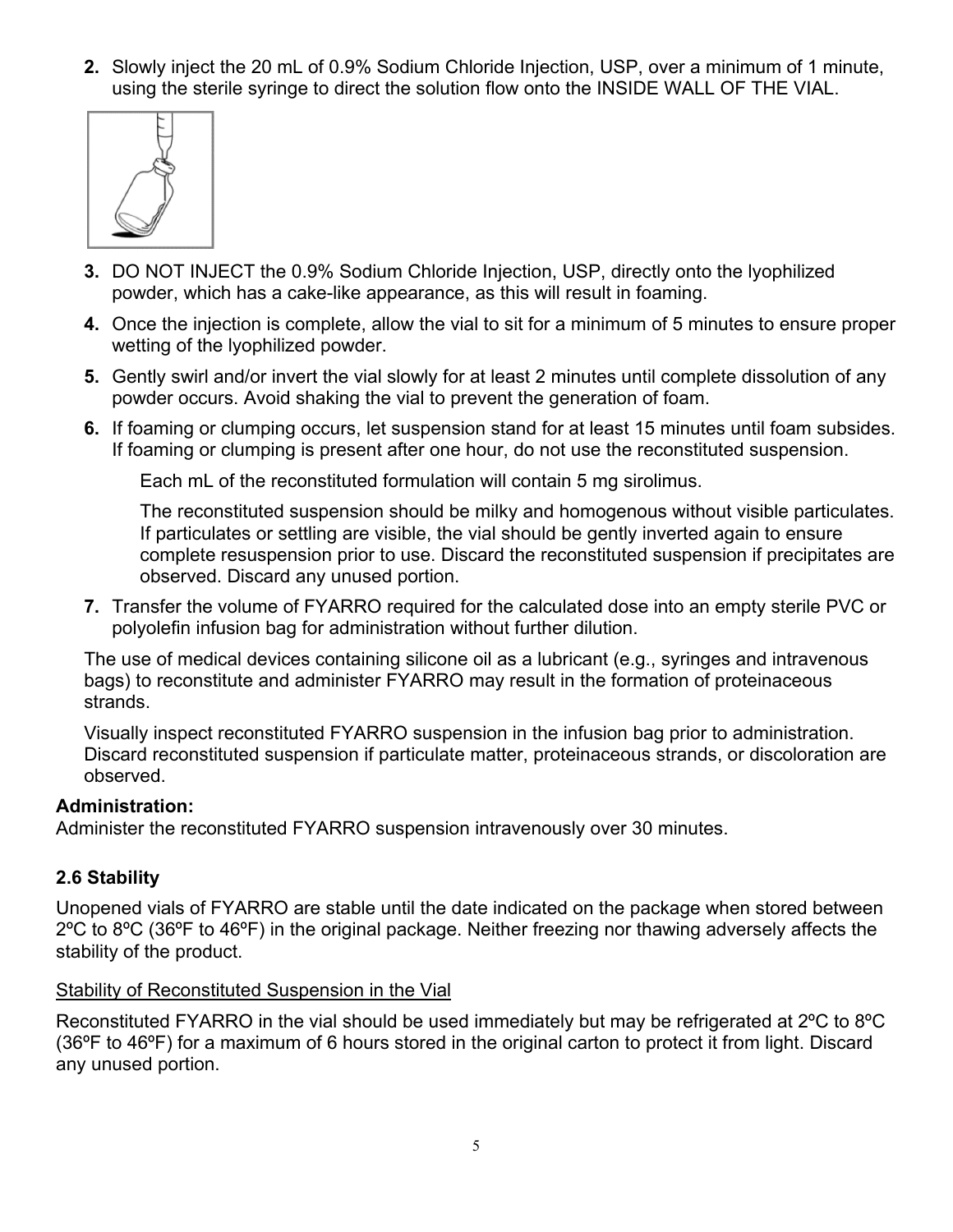#### <span id="page-5-0"></span>Stability of Reconstituted Suspension in the Infusion Bag

The suspension for infusion when prepared as recommended in an infusion bag should be used immediately but may be refrigerated at 2°C to 8°C (36°F to 46°F) and protected from light for a maximum of 9 hours.

The total maximum combined refrigerated storage time of reconstituted FYARRO in the vial and in the infusion bag is 15 hours. This may be followed by storage in the infusion bag at ambient temperature (approximately 25°C) and lighting conditions for a maximum of 4 hours. Discard any unused portion.

### **3 DOSAGE FORMS AND STRENGTHS**

For injectable suspension: white to yellow, sterile lyophilized powder containing 100 mg of sirolimus formulated as albumin-bound particles in single-dose vial for reconstitution.

### **4 CONTRAINDICATIONS**

FYARRO is contraindicated in patients with a history of severe hypersensitivity to sirolimus, other rapamycin derivatives, or albumin *[see Warnings and Precautions ([5.8](#page-6-0))]*.

### **5 WARNINGS AND PRECAUTIONS**

#### **5.1 Stomatitis**

Stomatitis*,* including mouth ulcers and oral mucositis*,* occurred in 79% of patients treated with FYARRO, including 18% Grade 3. Stomatitis was most often first reported within 8 weeks of treatment. Based on the severity of the adverse reaction, withhold, resume at reduced dose, or permanently discontinue FYARRO *[see Dosage and Administration ([2.2](#page-1-0)), Adverse Reactions ([6.1\)](#page-7-0)]*.

#### **5.2 Myelosuppression**

FYARRO can cause myelosuppression including anemia, thrombocytopenia and neutropenia. Anemia occurred in 68% of patients; 6% were Grade 3. Thrombocytopenia and neutropenia occurred in 35% of patients each.

Obtain blood counts at baseline and every 2 months for the first year of treatment and every 3 months thereafter, or more frequently if clinically indicated. Based on the severity of the adverse reaction, withhold, resume at reduced dose, or permanently discontinue FYARRO *[see Dosage and Administration [\(2.2\)](#page-1-0), Adverse Reactions [\(6.1](#page-7-0))].*

#### **5.3 Infections**

FYARRO can cause infections. Infections such as urinary tract infections (UTI), upper respiratory tract infections and sinusitis occurred in 59% of patients. Grade 3 infections occurred in 12% of patients, including a single case each of a UTI, pneumonia, skin, and abdominal infections. Monitor patients for infections, including opportunistic infections. Based on the severity of the adverse reaction, withhold, resume at reduced dose, or permanently discontinue FYARRO *[see Dosage and Administration [\(2.2\)](#page-1-0), Adverse Reactions [\(6.1](#page-7-0))]*.

#### **5.4 Hypokalemia**

FYARRO can cause hypokalemia. Hypokalemia occurred in 44% of patients, including 12% Grade 3 events. Monitor potassium levels prior to starting FYARRO and implement potassium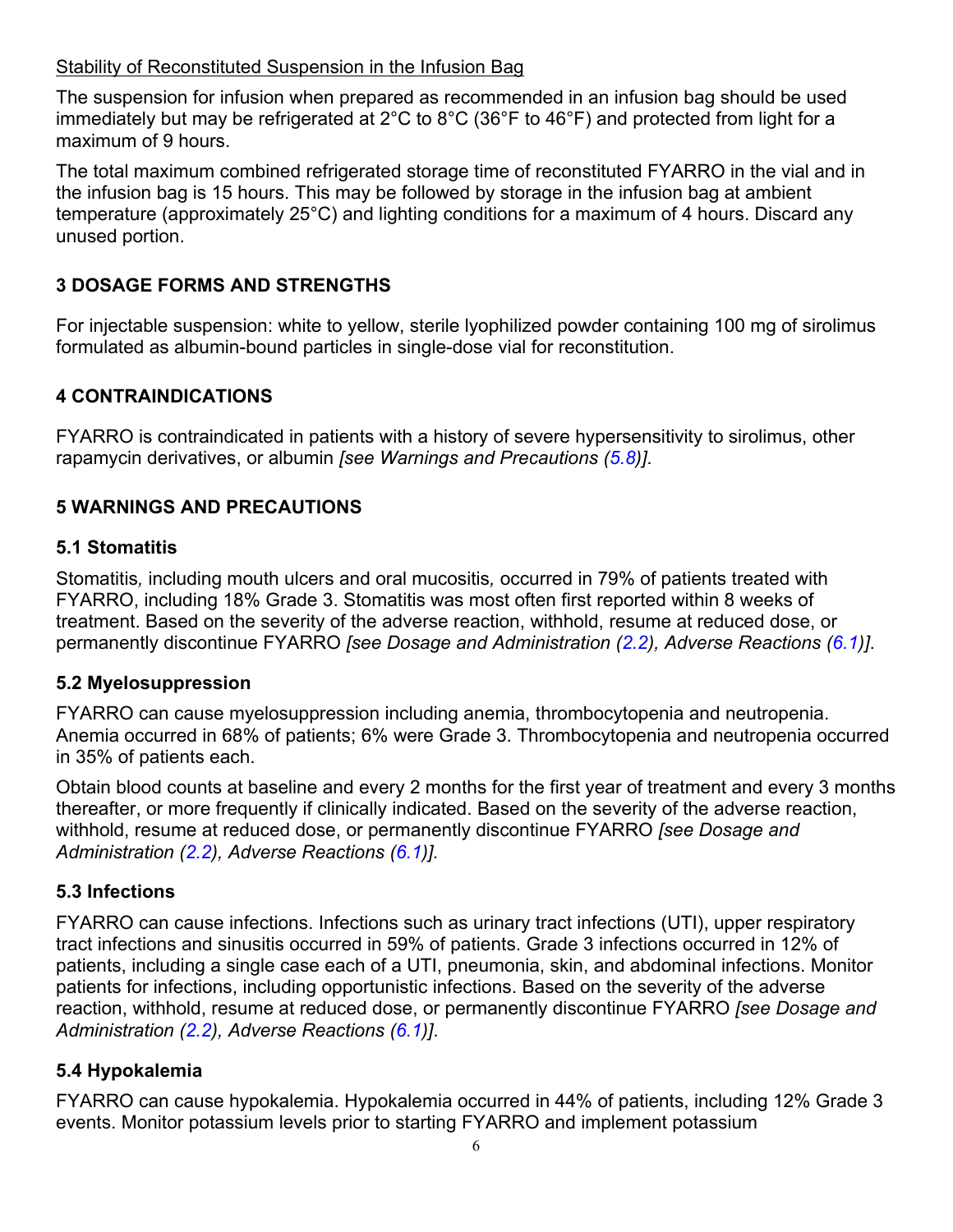<span id="page-6-0"></span>supplementation as medically indicated. Based on the severity of the adverse reaction, withhold, resume at reduced dose, or permanently discontinue FYARRO *[see Dosage and Administration ([2.2](#page-1-0)), Adverse Reactions ([6.1\)](#page-7-0)]*.

## **5.5 Hyperglycemia**

FYARRO can cause hyperglycemia. Hyperglycemia occurred in 12% of patients treated with FYARRO, all of which were Grade 3 events. Monitor fasting serum glucose prior to starting FYARRO. During treatment, monitor serum glucose every 3 months in non-diabetic patients, or as clinically indicated. Monitor serum glucose more frequently in diabetic patients. Based on the severity of the adverse reaction, withhold, resume at reduced dose, or permanently discontinue FYARRO *[see Dosage and Administration [\(2.2\)](#page-1-0), Adverse Reactions [\(6.1](#page-7-0))]*.

## **5.6 Interstitial Lung Disease / Non-Infectious Pneumonitis**

FYARRO can cause interstitial lung disease (ILD) / non-infectious pneumonitis. ILD / non-infectious pneumonitis occurred in 18% of patients treated with FYARRO, of which all were Grades 1 or 2. Based on the severity of the adverse reaction, withhold, resume at reduced dose, or permanently discontinue FYARRO *[see Dosage and Administration ([2.2\)](#page-1-0)]*.

### **5.7 Hemorrhage**

FYARRO can cause serious and sometimes fatal hemorrhage. Hemorrhage occurred in 24% of patients treated with FYARRO, including Grade 3 and Grade 5 events in 2.9% of patients each *[see Adverse Reactions ([6.1\)](#page-7-0)]*. Monitor patients for signs and symptoms of hemorrhage. Based on the severity of the adverse reaction, withhold, resume at reduced dose, or permanently discontinue FYARRO *[see Dosage and Administration ([2.2](#page-1-0))]*.

### **5.8 Hypersensitivity Reactions**

FYARRO can cause hypersensitivity reactions *[see Contraindications ([4\)](#page-5-0)].*

- Hypersensitivity reactions, including anaphylactic, angioedema, exfoliative dermatitis and hypersensitivity vasculitis have been observed with administration of the oral formulation of sirolimus.
- Hypersensitivity reactions including anaphylaxis have been observed with human albumin administration.

Monitor patients closely for signs and symptoms of infusion reactions during and following each FYARRO infusion in a setting where cardiopulmonary resuscitation medication and equipment are available. Monitor patients for at least 2 hours after the first infusion and as clinically needed for each subsequent infusion.

Reduce the rate, interrupt infusion, or permanently discontinue FYARRO based on severity and institute appropriate medical management as needed.

## **5.9 Embryo-Fetal Toxicity**

Based on animal studies and the mechanism of action *[see Clinical Pharmacology ([12.1](#page-14-0))]*, FYARRO can cause fetal harm when administered to a pregnant woman. In animal studies, mechanistic target of rapamycin kinase (mTOR) inhibitors caused embryo-fetal toxicity when administered during the period of organogenesis at maternal exposures that were equal to or less than human exposures at the recommended lowest starting dose. Advise pregnant women of the potential risk to a fetus. Advise females of reproductive potential to avoid becoming pregnant and to use effective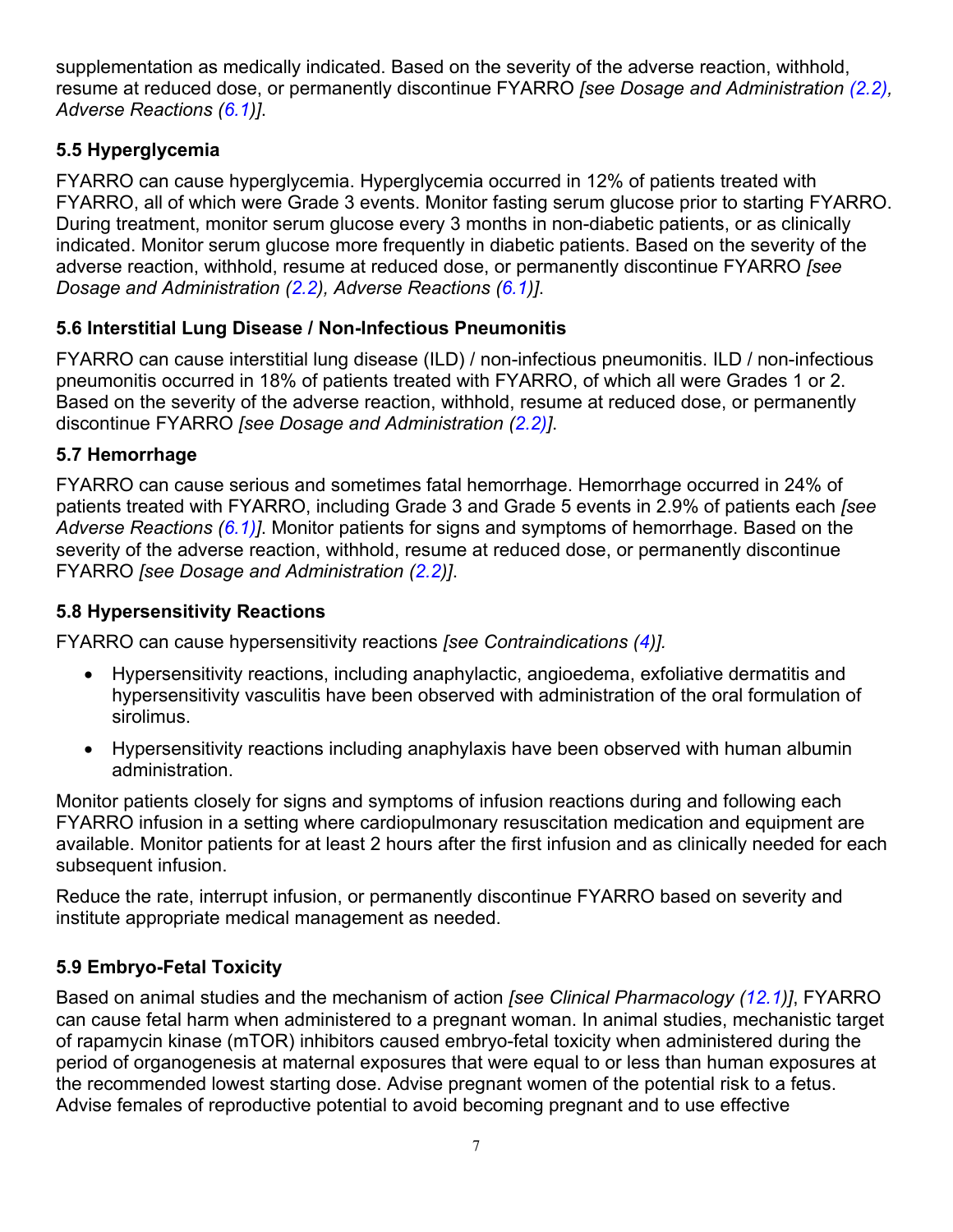<span id="page-7-0"></span>contraception while using FYARRO and for 12 weeks after the last dose *[see Use in Specific Populations ([8.1,](#page-11-0) [8.3\)\]](#page-12-0)*.

## **5.10 Male Infertility**

Azoospermia or oligospermia may be observed in patients treated with FYARRO *[see Use in Specific Populations ([8.3\)](#page-12-0), Nonclinical Toxicology [\(13.1](#page-15-0))]*. FYARRO is an anti-proliferative drug and affects rapidly dividing cells such as germ cells.

### **5.11 Immunizations and Risks Associated with Live Vaccines**

No studies in conjunction with immunization have been conducted with FYARRO. Immunization during FYARRO treatment may be ineffective. Update immunizations according to immunization guidelines prior to initiating FYARRO, if possible. Immunization with live vaccines is not recommended during treatment and avoid close contact with those who have received live vaccines while on FYARRO. The interval between live vaccinations and initiation of FYARRO should be in accordance with current vaccination guidelines for patients on immunosuppressive therapies.

## **5.12 Risk of Transmission of Infectious Agents with Human Albumin**

FYARRO contains human albumin, a derivative of human blood. Human albumin carries only a remote risk of transmission of viral diseases because of effective donor screening and product manufacturing processes. A theoretical risk for transmission of Creutzfeldt-Jakob Disease (CJD) also is considered extremely remote. No cases of transmission of viral diseases or CJD have ever been associated with albumin.

## **6 ADVERSE REACTIONS**

The following adverse reactions have been associated with FYARRO in clinical trials and are discussed in greater detail in other sections of the label *[see Warnings and Precautions [\(5\)](#page-5-0)]*.

Stomatitis *[see Warnings and Precautions [\(5.1\)](#page-5-0)]* Myelosuppression *[see Warnings and Precautions ([5.2](#page-5-0))]* Infections *[see Warnings and Precautions ([5.3](#page-5-0))]* Hypokalemia *[see Warnings and Precautions ([5.4\)](#page-5-0)]* Hyperglycemia *[see Warnings and Precautions [\(5.5](#page-6-0))]* Interstitial Lung Disease (ILD) / Non-Infectious Pneumonitis *[see Warnings and Precautions [\(5.6](#page-6-0))]* 

Hemorrhage *[see Warnings and Precautions ([5.7\)](#page-6-0)]*

Hypersensitivity *[see Warnings and Precautions [\(5.8\)](#page-6-0)]* 

## **6.1 Clinical Trials Experience**

Because clinical trials are conducted under widely varying conditions, adverse reaction rates observed in the clinical trials of a drug cannot be directly compared to rates in the clinical trials of another drug and may not reflect the rates observed in practice.

The safety of FYARRO was assessed in a single-arm study (AMPECT). Thirty-four patients received FYARRO 100 mg/m<sup>2</sup> on Days 1 and 8 of 21-day cycles until disease progression or unacceptable toxicity *[see Clinical Studies [\(14.1](#page-16-0))]*. Among the 34 patients who received FYARRO, 16 (47%) were exposed for 6 months or longer and 7 (21%) were exposed for greater than 1 year.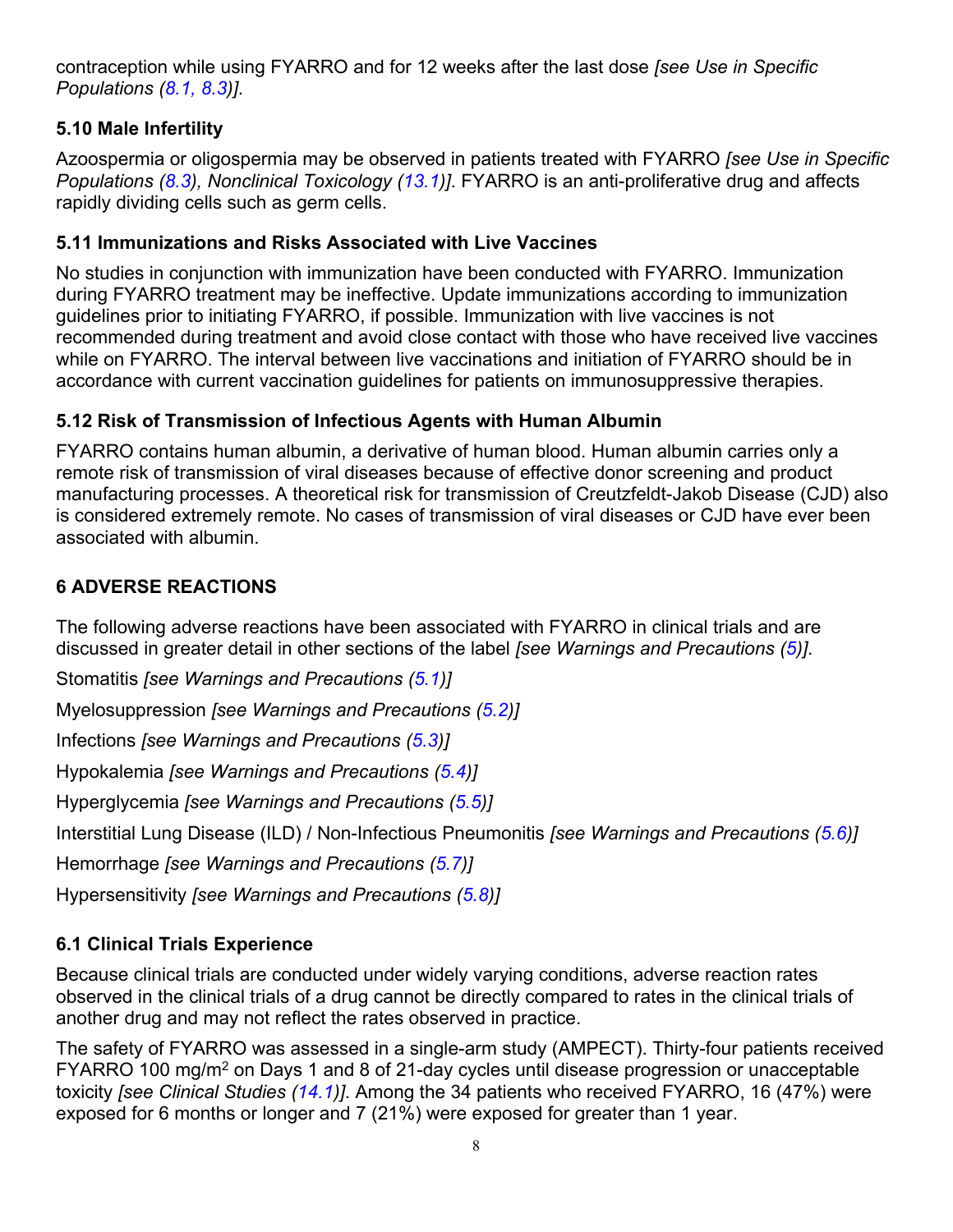The median age of patients who received FYARRO was 59.5 years (range 27 to 78 years), 82% were female and Eastern Cooperative Oncology Group (ECOG) Performance Status was 0 (76%) or 1 (24%). Race was 71% White, 9% Black, 9% Asian, 3% Hawaiian/Pacific Islander and 9% Other/Not Reported. Ethnicity was 82% not Hispanic or Latino, 15% Hispanic or Latino, and 3% Not Reported.

Serious adverse reactions occurred in 14 (41%) patients who received FYARRO. Serious adverse reactions in >5% of patients, including 4 (12%) patients with infection and 2 (6%) patients each with abdominal pain, dehydration, and upper gastrointestinal hemorrhage. Fatal adverse reactions occurred in 1 (2.9%) patient who received FYARRO and experienced upper gastrointestinal hemorrhage.

Permanent discontinuation of FYARRO due to an adverse reaction occurred in 3 (9%) patients. Adverse reactions which resulted in permanent discontinuation of FYARRO included pneumonitis, anemia, and noninfective cystitis.

Dosage interruptions of FYARRO due to an adverse reaction occurred in 22 (65%) patients. Adverse reactions which required dosage interruption in >5% of patients included stomatitis in 6 (18%) patients, pneumonitis in 5 (15%) patients, anemia in 3 (9%) patients, and dehydration, dermatitis acneiform, and thrombocytopenia in 2 (6%) patients each.

Dose reductions of FYARRO due to an adverse reaction occurred in 12 (35%) patients. Adverse reactions which required dose reductions in >5% of patients included stomatitis and pneumonitis in 3 (9%) patients each.

The most common adverse reactions (≥30%) were stomatitis in 27 (79%) patients, fatigue and rash in 23 (68%) patients each, infection in 20 (59%) patients, nausea and edema in 17 (50%) patients each, diarrhea, musculoskeletal pain and decreased weight in 16 (47%) patients each, decreased appetite in 15 (44%) patients, cough in 12 (35%) patients, and vomiting and dysgeusia in 11 (32%) patients each. The most common Grade 3 to 4 laboratory abnormalities (≥6%) were decreased lymphocytes in 7 (21%) patients, increased glucose and decreased potassium in 4 (12%) patients each, decreased phosphate in 3 (9%) patients, and decreased hemoglobin and increased lipase in 2 (6%) patients each.

Table 4 summarizes the adverse reactions in AMPECT.

|                             | <b>FYARRO</b><br>$(N=34)$ |               |  |
|-----------------------------|---------------------------|---------------|--|
| <b>Adverse Reaction</b>     | <b>All Grades</b>         | Grade 3 to 4* |  |
|                             | $(\%)$                    | $(\%)$        |  |
| Gastrointestinal            |                           |               |  |
| Stomatitis <sup>a</sup>     | 79                        | 18            |  |
| <b>Nausea</b>               | 50                        | 0             |  |
| Diarrheab                   | 47                        | 2.9           |  |
| Vomiting                    | 32                        | 2.9           |  |
| Abdominal Pain <sup>c</sup> | 29                        | 6             |  |
| Constipation                | 24                        | 2.9           |  |
| Dry Mouth                   | 15                        | $\mathbf{0}$  |  |
| <b>Hemorrhoids</b>          | 12                        | 0             |  |
| <b>General disorders</b>    |                           |               |  |

#### **Table 4. Adverse Reactions ≥10% in Patients with PEComa Who Received FYARRO in AMPECT**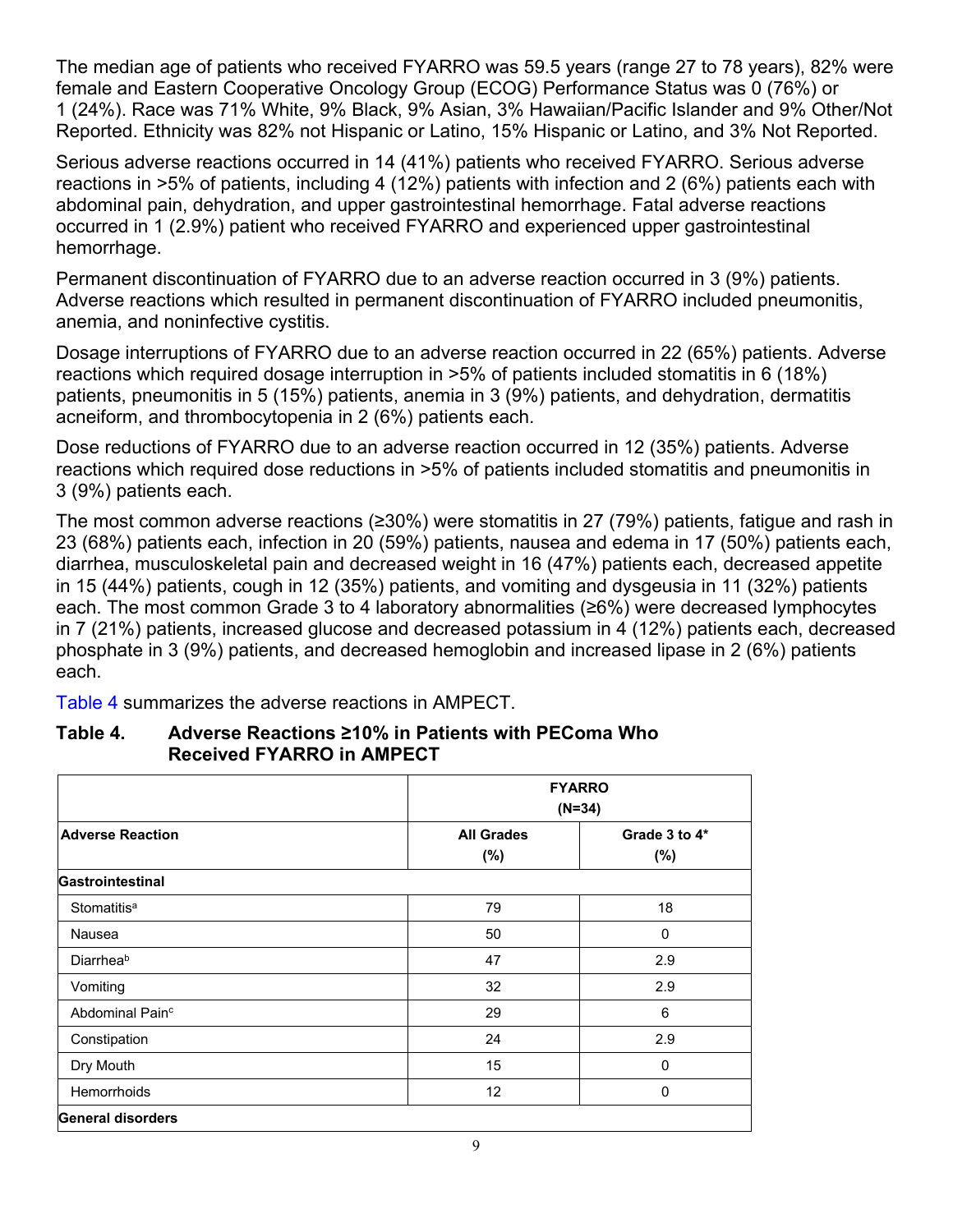|                                                                                                                                                                                                                                                                                                                                                        | <b>FYARRO</b><br>$(N=34)$ |               |
|--------------------------------------------------------------------------------------------------------------------------------------------------------------------------------------------------------------------------------------------------------------------------------------------------------------------------------------------------------|---------------------------|---------------|
| <b>Adverse Reaction</b>                                                                                                                                                                                                                                                                                                                                | <b>All Grades</b>         | Grade 3 to 4* |
|                                                                                                                                                                                                                                                                                                                                                        | $(\%)$                    | (%)           |
| Fatigue                                                                                                                                                                                                                                                                                                                                                | 68                        | 2.9           |
| Edema <sup>d</sup>                                                                                                                                                                                                                                                                                                                                     | 50                        | 2.9           |
| Pyrexia                                                                                                                                                                                                                                                                                                                                                | 24                        | $\mathbf 0$   |
| Skin and subcutaneous tissue disorders                                                                                                                                                                                                                                                                                                                 |                           |               |
| Rash <sup>e</sup>                                                                                                                                                                                                                                                                                                                                      | 68                        | $\mathbf 0$   |
| Alopecia                                                                                                                                                                                                                                                                                                                                               | 24                        | 0             |
| <b>Pruritus</b>                                                                                                                                                                                                                                                                                                                                        | 18                        | 0             |
| Dry Skin                                                                                                                                                                                                                                                                                                                                               | 12                        | $\mathbf 0$   |
| Nail disorder                                                                                                                                                                                                                                                                                                                                          | 12                        | $\mathbf 0$   |
| <b>Infections</b>                                                                                                                                                                                                                                                                                                                                      |                           |               |
| Infectionsf                                                                                                                                                                                                                                                                                                                                            | 59                        | 12            |
| <b>Metabolism and nutrition</b>                                                                                                                                                                                                                                                                                                                        |                           |               |
| Decreased appetite                                                                                                                                                                                                                                                                                                                                     | 44                        | $\mathbf 0$   |
| Dehydration                                                                                                                                                                                                                                                                                                                                            | 15                        | 6             |
| Nervous system                                                                                                                                                                                                                                                                                                                                         |                           |               |
| Dysgeusia                                                                                                                                                                                                                                                                                                                                              | 32                        | $\mathbf 0$   |
| Headache                                                                                                                                                                                                                                                                                                                                               | 29                        | 0             |
| Peripheral neuropathy <sup>g</sup>                                                                                                                                                                                                                                                                                                                     | 15                        | $\mathbf 0$   |
| <b>Dizzinessh</b>                                                                                                                                                                                                                                                                                                                                      | 12                        | 0             |
| Investigations                                                                                                                                                                                                                                                                                                                                         |                           |               |
| Weight decreased                                                                                                                                                                                                                                                                                                                                       | 47                        | $\mathbf 0$   |
| Musculoskeletal and connective tissue disorders                                                                                                                                                                                                                                                                                                        |                           |               |
| Musculoskeletal paini                                                                                                                                                                                                                                                                                                                                  | 47                        | 2.9           |
| Respiratory, thoracic, and mediastinal disorders                                                                                                                                                                                                                                                                                                       |                           |               |
| Cough                                                                                                                                                                                                                                                                                                                                                  | 35                        | $\mathbf 0$   |
| Pneumonitis                                                                                                                                                                                                                                                                                                                                            | 18                        | 0             |
| Dyspneak                                                                                                                                                                                                                                                                                                                                               | 12                        | $\mathbf 0$   |
| <b>Vascular disorders</b>                                                                                                                                                                                                                                                                                                                              |                           |               |
| Hypertension                                                                                                                                                                                                                                                                                                                                           | 29                        | 2.9           |
| Hemorrhage                                                                                                                                                                                                                                                                                                                                             | 24                        | 2.9           |
| <b>Psychiatric disorders</b>                                                                                                                                                                                                                                                                                                                           |                           |               |
| Insomnia                                                                                                                                                                                                                                                                                                                                               | 21                        | 2.9           |
| Eye disorders                                                                                                                                                                                                                                                                                                                                          |                           |               |
| Vision blurred                                                                                                                                                                                                                                                                                                                                         | 12                        | 0             |
| Grading according to NCI CTCAE Version 4.03<br>alncludes stomatitis, aphthous ulcer, mouth ulceration, esophageal ulcer<br><b>bIncludes diarrhea and enteritis</b><br><sup>c</sup> Includes abdominal pain, abdominal pain upper, and epigastric discomfort<br>dIncludes face edema, generalized edema, edema, edema peripheral, and periorbital edema |                           |               |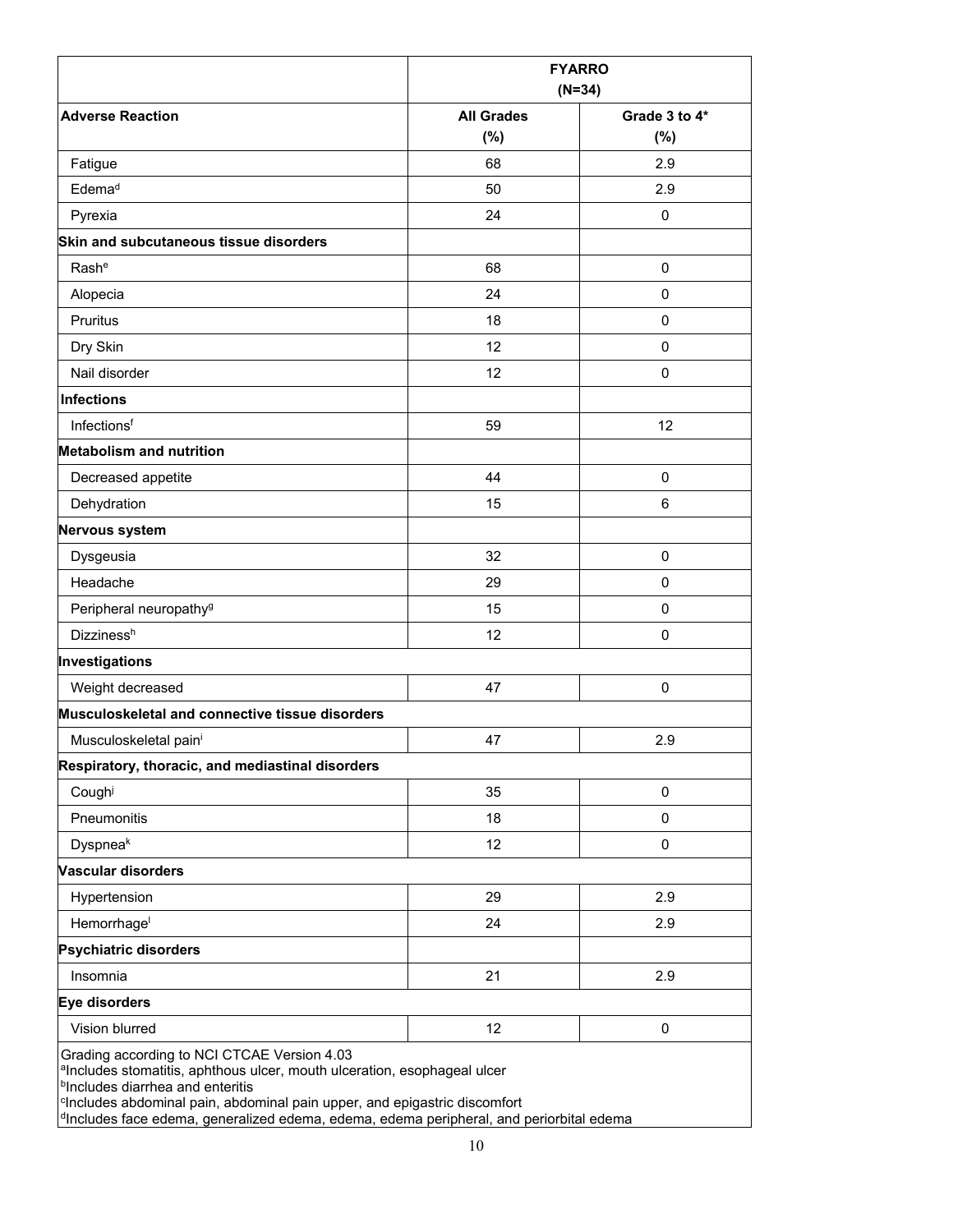|                                                                                                                                                                                                                                                                                                                                                                                                                                                                                                                                                                                                                                                                                                                                                                                                                                                                                                                                                                                                                                                                                                                                                          | <b>FYARRO</b><br>$(N=34)$ |               |  |
|----------------------------------------------------------------------------------------------------------------------------------------------------------------------------------------------------------------------------------------------------------------------------------------------------------------------------------------------------------------------------------------------------------------------------------------------------------------------------------------------------------------------------------------------------------------------------------------------------------------------------------------------------------------------------------------------------------------------------------------------------------------------------------------------------------------------------------------------------------------------------------------------------------------------------------------------------------------------------------------------------------------------------------------------------------------------------------------------------------------------------------------------------------|---------------------------|---------------|--|
| <b>Adverse Reaction</b>                                                                                                                                                                                                                                                                                                                                                                                                                                                                                                                                                                                                                                                                                                                                                                                                                                                                                                                                                                                                                                                                                                                                  | <b>All Grades</b>         | Grade 3 to 4* |  |
|                                                                                                                                                                                                                                                                                                                                                                                                                                                                                                                                                                                                                                                                                                                                                                                                                                                                                                                                                                                                                                                                                                                                                          | $(\% )$                   | $(\%)$        |  |
| <sup>e</sup> lncludes dermatitis acneiform, palmar-plantar erythrodysesthesia syndrome, rash, rash erythematous, rash<br>macular, rash maculo-papular, rash papular, rash pruritic, and skin exfoliation<br>Includes all reported infections, including but not limited to, upper respiratory tract infection, urinary tract<br>infection, sinusitis, skin infection, folliculitis, nasopharyngitis, pharyngitis, pharyngitis streptococcal,<br>pneumonia, vaginal infection<br>Includes dysesthesia, hypoesthesia, neuropathy peripheral, paresthesia, and peripheral sensory neuropathy<br>hncludes dizziness, dizziness postural, and vertigo<br>llncludes arthralgia, back pain, musculoskeletal chest pain, myalgia, neck pain, non-cardiac chest pain, pain in<br>extremity<br>Includes cough, productive cough, and upper-airway cough syndrome<br><sup>k</sup> Includes dyspnea and dyspnea exertional<br>'Includes epistaxis, hemorrhoidal hemorrhage, mouth hemorrhage, post procedural hemorrhage, and upper<br>gastrointestinal hemorrhage. Includes one fatal adverse reaction of upper GI hemorrhage<br>No Grade 4 reactions were reported |                           |               |  |

Table 5 summarizes the laboratory abnormalities in AMPECT.

#### **Table 5. Laboratory Abnormalities ≥10% That Worsened from Baseline in Patients with PEComa who Received FYARRO in AMPECT**

|                                          | FYARRO <sup>2</sup><br>$(N=34)$ |                      |
|------------------------------------------|---------------------------------|----------------------|
| Laboratory Abnormality <sup>1</sup>      | <b>All Grades</b><br>(%)        | Grades 3 to 4<br>(%) |
| Hematology                               |                                 |                      |
| Decreased lymphocytes                    | 82                              | 21                   |
| Decreased hemoglobin                     | 68                              | 6                    |
| Decreased leukocytes                     | 41                              | 0                    |
| Decreased neutrophils                    | 35                              | $\Omega$             |
| Decreased platelets                      | 35                              | $\mathbf{0}$         |
| <b>Chemistry</b>                         |                                 |                      |
| Increased creatinine                     | 82                              | $\mathbf 0$          |
| Increased triglycerides                  | 52                              | $\mathbf 0$          |
| Increased cholesterol                    | 48                              | 3                    |
| Increased alanine aminotransferase (ALT) | 47                              | 2.9                  |
| Decreased potassium                      | 44                              | 12                   |
| Decreased magnesium                      | 42                              | $\mathbf{0}$         |
| Decreased albumin                        | 35                              | 2.9                  |
| Increased aspartate transaminase (AST)   | 32                              | 2.9                  |
| Increased alkaline phosphatase           | 29                              | $\pmb{0}$            |
| Decreased sodium                         | 24                              | 2.9                  |
| Decreased calcium                        | 15                              | $\mathbf 0$          |
| Decreased glucose                        | 15                              | $\mathbf 0$          |
| Decreased phosphate                      | 15                              | 9                    |
| Increased lipase                         | 12                              | 6                    |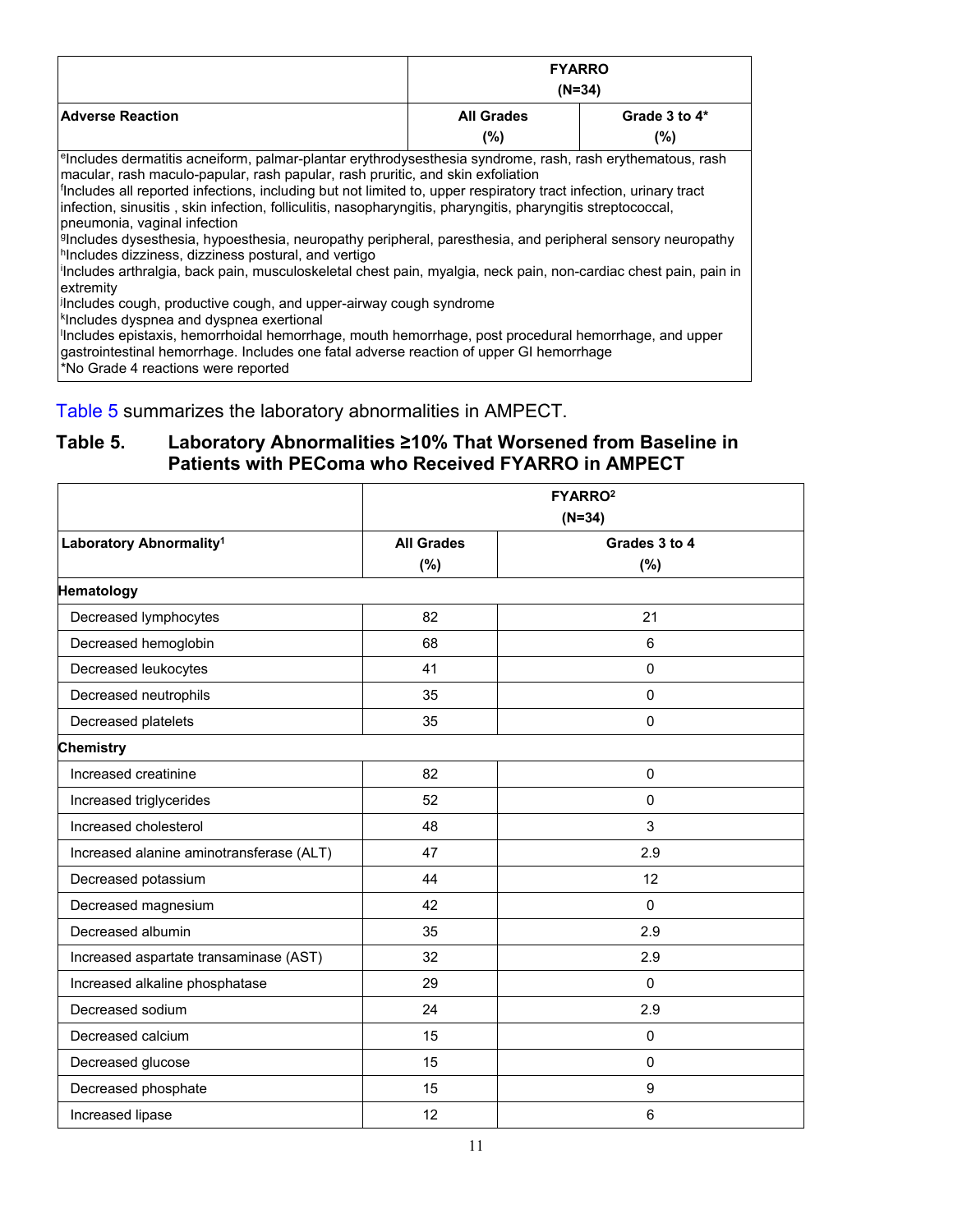<span id="page-11-0"></span>

|                                                | FYARRO <sup>2</sup><br>$(N=34)$ |                         |
|------------------------------------------------|---------------------------------|-------------------------|
| Laboratory Abnormality <sup>1</sup>            | <b>All Grades</b><br>$(\%)$     | Grades 3 to 4<br>$(\%)$ |
| Increased glucose                              | 12                              | 12                      |
| Increased sodium                               | 12                              |                         |
| $10$ rading assorbing to NCLCTCAE Varsion 4.02 |                                 |                         |

1Grading according to NCI CTCAE Version 4.03

 $2$ The denominator used to calculate the rate varied from 33 to 34 based on the number of patients with a baseline value and at least one post-treatment value.

Clinically relevant adverse reactions occurring in <10% of patients included enteritis, edema, pancytopenia, acute kidney injury, and acute coronary syndrome.

### **7 DRUG INTERACTIONS**

### **7.1 Effects of Other Drugs on FYARRO**

#### CYP3A4 and/or P-gp Inhibitors or Inducers

CYP3A4 and/or P-gp inhibitors may increase sirolimus concentrations, which may increase the risk of FYARRO adverse reactions. CYP3A4 and/or P-gp inducers may decrease sirolimus concentrations, which may reduce FYARRO effectiveness.

- Strong CYP3A4 and/or P-gp Inhibitors or Inducers: Avoid concomitant use of FYARRO with strong CYP3A4 and/or P-gp inhibitors or strong CYP3A4 and/or P-gp inducers *[see Dosage and Administration ([2.3](#page-3-0)), Clinical Pharmacology ([12.3\)](#page-15-0)]*.
- Grapefruit or Grapefruit Juice: Avoid concomitant use of FYARRO with grapefruit or grapefruit juice.
- Moderate or Weak CYP3A4 Inhibitors: Reduce the dosage of FYARRO when used concomitantly with a moderate or weak CYP3A4 inhibitor *[see Dosage and Administration ([2.3\)](#page-3-0), Clinical Pharmacology [\(12.3](#page-15-0))]*.
- Moderate or Weak CYP3A4 Inducers: Use of FYARRO may result in decreased effectiveness.

#### **8 USE IN SPECIFIC POPULATIONS**

#### **8.1 Pregnancy**

#### Risk Summary

Based on animal studies and the mechanism of action, FYARRO can cause fetal harm when administered to a pregnant woman *[see Clinical Pharmacology ([12.1](#page-14-0))]*. Although there are no data on the use of FYARRO in pregnant women, there are limited data on the use of sirolimus during pregnancy. In animal studies, oral sirolimus was embryo/fetotoxic in rats *[see Data]* at sub-therapeutic doses. Advise pregnant women of the potential risk to a fetus.

The estimated background risk of major birth defects and miscarriage for the indicated population is unknown. In the U.S. general population, the estimated background risk of major birth defects and miscarriage in clinically recognized pregnancies is 2-4% and 15-20%, respectively.

Data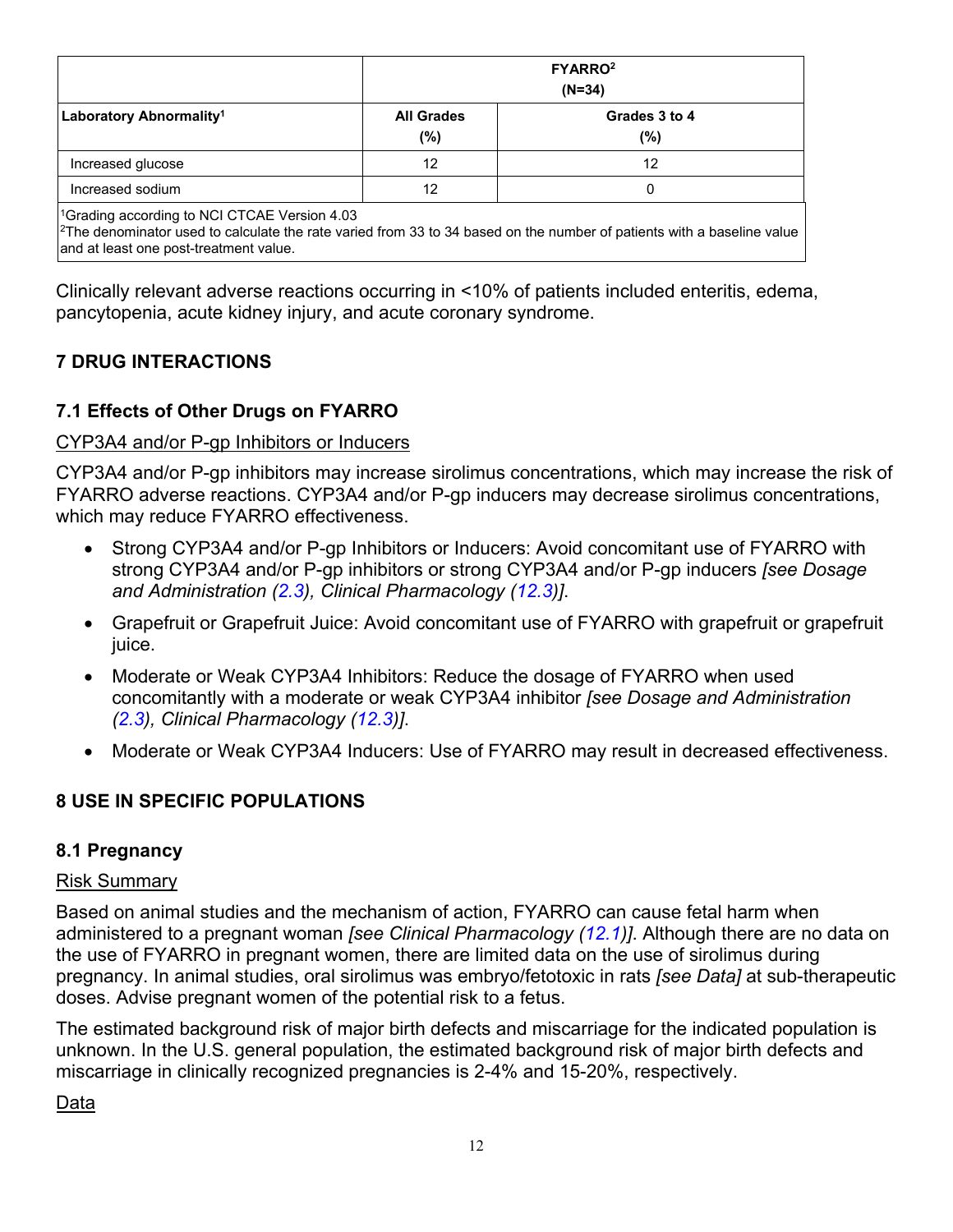### <span id="page-12-0"></span>*Animal Data*

Reproductive studies in animals have not been performed with FYARRO. Studies with an oral formulation of sirolimus have shown that it crosses the placenta and is toxic to the conceptus.

In rat embryo-fetal development studies, pregnant rats were administered an oral formulation of sirolimus during the period of organogenesis (Gestational Day 6-15). Sirolimus produced embryo-fetal lethality at 0.5 mg/kg and reduced fetal weight at 1 mg/kg. The no observed adverse effect level (NOAEL) for fetal toxicity in rats was 0.1 mg/kg. Maternal toxicity (weight loss) was observed at 2 mg/kg. The NOAEL for maternal toxicity was 1 mg/kg.

In rabbit embryo-fetal development studies, pregnant rabbits were administered an oral formulation of sirolimus during the period of organogenesis (Gestational Day 6-18). There were no effects on embryo-fetal development at doses up to 0.05 mg/kg; however, at doses of 0.05 mg/kg and above, the ability to sustain a pregnancy was impaired (i.e., embryo-fetal abortion or early resorption). Maternal toxicity (decreased body weight) was observed at 0.05 mg/kg. The NOAEL for maternal toxicity was 0.025 mg/kg.

In a pre- and post-natal development study in rats, pregnant females were dosed with an oral formation of sirolimus during gestation and lactation (Gestational Day 6 through Lactation Day 20). An increased incidence of dead pups occurred at 0.5 mg/kg, resulting in reduced live litter size. At 0.1 mg/kg, there were no adverse effects on offspring. Sirolimus did not cause maternal toxicity or affect developmental parameters in the surviving offspring (e.g., morphological development, motor activity, learning, or fertility assessment) at 0.5 mg/kg, the highest oral dose tested.

#### **8.2 Lactation**

#### Risk Summary

There are no data on the presence of FYARRO in human milk or its effects on the breastfed child or on milk production.

It is not known whether sirolimus is present in human milk. There are no data on its effects on the breastfed infant or milk production. The pharmacokinetic and safety profiles of sirolimus in infants are not known. Sirolimus is present in the milk of lactating rats. There is potential for serious adverse effects from sirolimus in breastfed infants based on mechanism of action *[see Clinical Pharmacology ([12.1](#page-14-0))]*. Because of the potential for serious adverse reactions in breastfed infants from FYARRO, advise women not to breastfeed during treatment with FYARRO and for 2 weeks after the last dose.

### **8.3 Females and Males of Reproductive Potential**

FYARRO can cause fetal harm when administered to a pregnant woman *[see Warnings and Precautions ([5.9](#page-6-0)), Use in Specific Populations ([8.1](#page-11-0))].*

#### Pregnancy Testing

Verify pregnancy status of females of reproductive potential prior to initiating FYARRO.

#### **Contraception**

*Females*

Advise females of reproductive potential to use effective contraception during treatment with FYARRO and for 12 weeks after the last dose.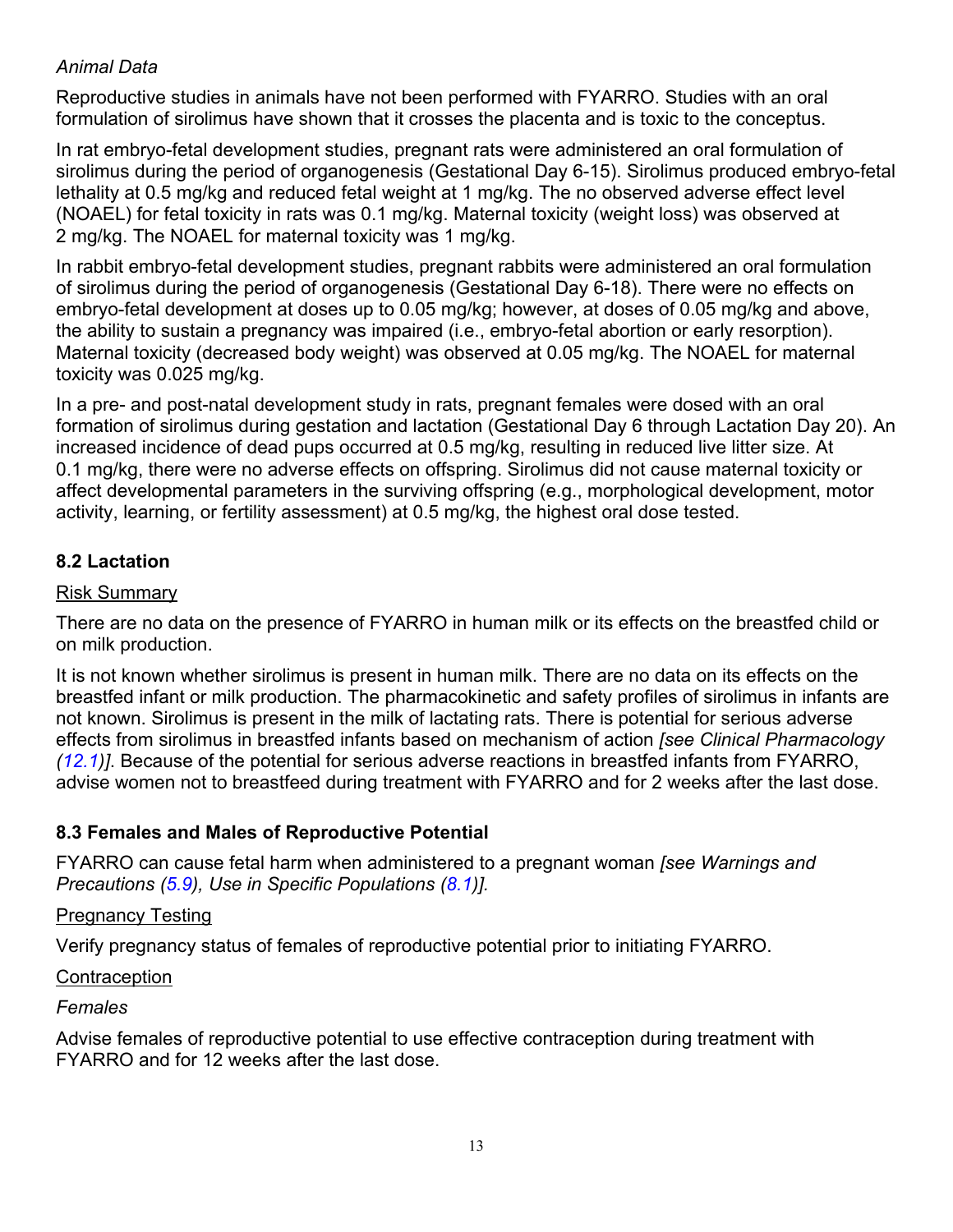### <span id="page-13-0"></span>*Males*

Advise males with female partners of reproductive potential to use effective contraception during treatment with FYARRO and for 12 weeks after the last dose.

## Infertility

Although there are no data on the impact of FYARRO on fertility, based on available clinical findings with oral formulation of sirolimus and findings in animals, male and female fertility may be compromised by the treatment with FYARRO *[see Warnings and Precautions ([5.10\)](#page-7-0), Nonclinical Toxicology ([13.1](#page-15-0))]*. Ovarian cysts and menstrual disorders (including amenorrhea and menorrhagia) have been reported in females with the use of oral formulation of sirolimus. Azoospermia has been reported in males with the use of oral formulation sirolimus and has been reversible upon discontinuation in most cases.

## **8.4 Pediatric Use**

The safety and efficacy of FYARRO in pediatric patients have not been established.

## **8.5 Geriatric Use**

Of the 34 patients treated with FYARRO, 44% were 65 years of age and older, and 6% were 75 years of age and older. Clinical studies of FYARRO did not include sufficient numbers of patients aged 65 and over to determine whether they respond differently from younger patients.

### **8.6 Hepatic Impairment**

FYARRO is not recommended for use in patients with severe hepatic impairment. Reduce FYARRO dosage in patients with mild or moderate hepatic impairment *[see Dosage and Administration [\(2.4\)](#page-3-0), Clinical Pharmacology ([12.3](#page-15-0))]*.

### **11 DESCRIPTION**

FYARRO (sirolimus protein-bound particles for injectable suspension) (albumin-bound) is sirolimus formulated as albumin-bound nanoparticles. The active ingredient in FYARRO is sirolimus bound to albumin which exists in the nanoparticles in a non-crystalline, amorphous state.

Sirolimus is a mechanistic target of rapamycin kinase (mTOR) inhibitor. Sirolimus is a macrocyclic lactone produced by *Streptomyces hygroscopicus*. The chemical name of sirolimus is [3S[3R\*[S\*(1R\*,3S\*,4S\*)),6S\*,7E,9S\*,10S\*,12S\*,14R\*,15E,17E,19E,21R\*,23R\*,26S\*, 27S\*,3 4aR\*]]- 9,10,12,13,14,21,22,23,24,25,26,27,32,33,34,34a-Hexadecahydro-9,27-dihydroxy 3-[2-(4-hydroxy-3 methoxycyclohexyl)-1-methylethyl]-10,21-dimethoxy-6,8,12,14,20,26-hexamethyl-23,27-epoxy-3Hpyrido[2,1-c][1,4]oxaazacyclohentriacontine-1,5,11,28,29(4H,6H,31H)-pentone. Its empirical formula is  $C_{51}H_{79}NO_{13}$ , and the molecular weight is 914.2. The structural formula of sirolimus is illustrated as follows: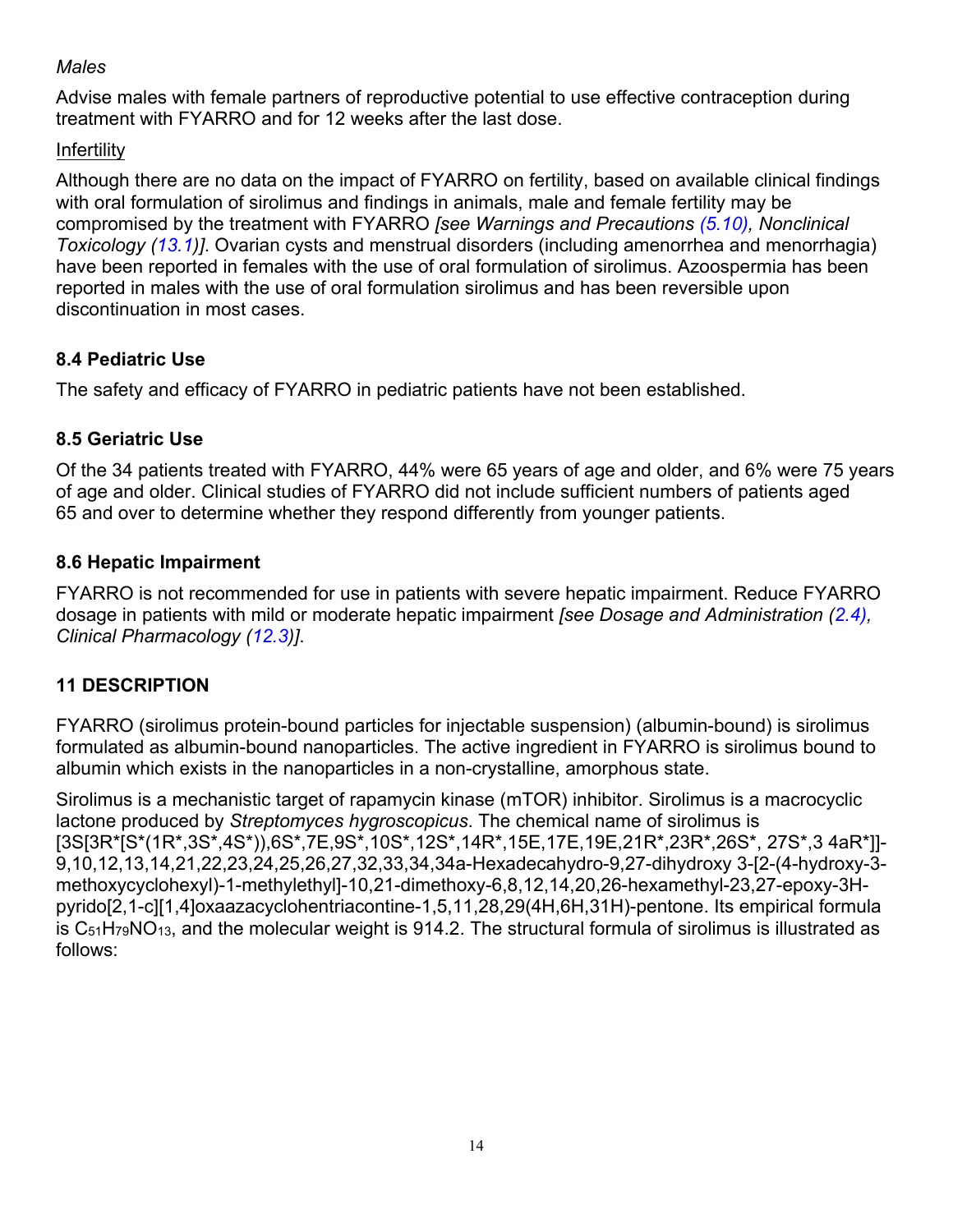<span id="page-14-0"></span>

Sirolimus is a white to off-white crystalline powder and is insoluble in water but freely soluble in benzyl alcohol, chloroform, acetone, and acetonitrile.

FYARRO is supplied as a white to yellow, sterile, lyophilized powder for reconstitution with 20 mL of 0.9% Sodium Chloride Injection, USP prior to intravenous infusion. Each single-dose vial contains 100 mg of sirolimus (bound to human albumin) and approximately 850 mg of human albumin (containing sodium caprylate and sodium acetyltryptophanate). Each milliliter (mL) of reconstituted suspension contains 5 mg sirolimus formulated as albumin-bound particles.

#### **12 CLINICAL PHARMACOLOGY**

#### **12.1 Mechanism of Action**

Sirolimus in FYARRO is an inhibitor of mechanistic target of rapamycin kinase (mTOR, previously known as mammalian target of rapamycin). mTOR, a serine threonine kinase, is downstream of the PI3K/AKT pathway, controls key cellular processes such as cell survival, growth, and proliferation, and is commonly dysregulated in several human cancers. In cells, sirolimus binds to the immunophilin, FK Binding Protein-12 (FKBP-12), to generate an immunosuppressive complex. The sirolimus-FKBP-12 complex binds to and inhibits activation of the mechanistic target of rapamycin complex 1 (mTORC1). Inhibition of mTOR by sirolimus has been shown to reduce cell proliferation, angiogenesis, and glucose uptake in *in vitro* and *in vivo* studies. In a nonclinical study in athymic mice bearing human tumor xenografts, intravenous administration of FYARRO resulted in higher tumor accumulation of sirolimus, inhibition of an mTOR target in the tumor, and tumor growth inhibition compared to administration of an oral formulation of sirolimus at the same weekly total dose.

#### **12.2 Pharmacodynamics**

Sirolimus exposure-response relationship has not been fully characterized.

#### Cardiac Electrophysiology

The effect of FYARRO on the QTc interval has not been adequately characterized.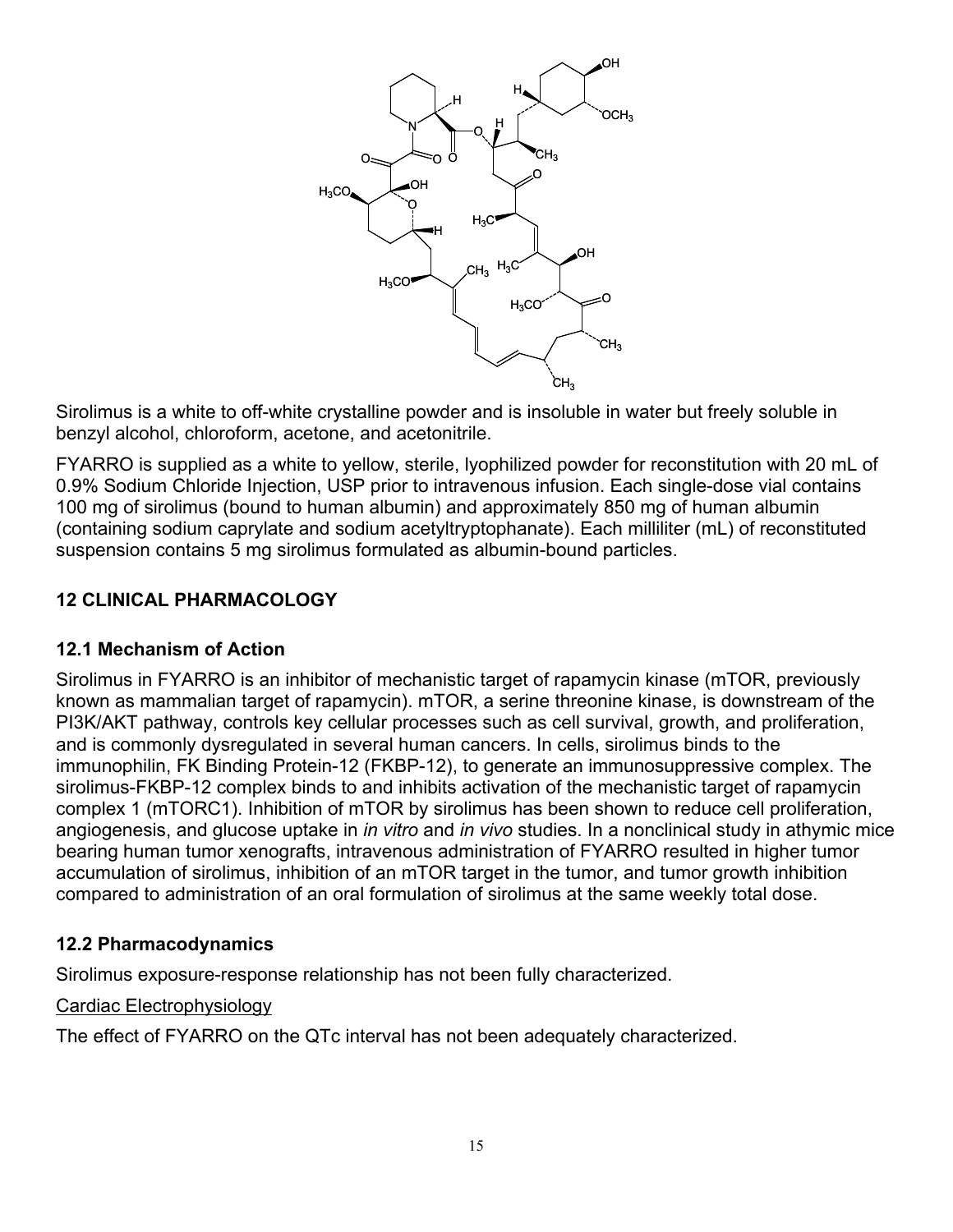### <span id="page-15-0"></span>**12.3 Pharmacokinetics**

### Absorption

Following administration of FYARRO at the recommended dosage, the estimated mean (%CV) C<sub>max</sub> and AUC<sub>0-inf</sub> of sirolimus in patients with advanced solid tumors were 2590 ng/mL (30% CV) and 22100 ng∙h/mL (50% CV), respectively.

### **Distribution**

The protein binding of sirolimus is >99%, primarily to serum albumin *in vitro*.

#### **Elimination**

The mean elimination half-life of sirolimus is approximately 59 hours (41% CV).

### *Metabolism*

Sirolimus is metabolized by CYP3A4.

### *Excretion*

Following a single radiolabeled sirolimus oral dose to human subjects, 91% and 2% of the radioactivity was recovered in feces and urine, respectively.

### Specific Populations

There were no clinically significant differences in the pharmacokinetics of sirolimus based on age (18 to 78 years), sex, mild or moderate renal impairment (creatinine clearance 30 to 89 mL/min). The effect of race, severe renal impairment, and hepatic impairment on the pharmacokinetics of sirolimus is unknown.

### Drug Interaction Studies

No studies evaluating the drug interaction potential of FYARRO have been conducted.

Sirolimus is a substrate for both CYP3A4 and P-gp.

## **13 NONCLINICAL TOXICOLOGY**

### **13.1 Carcinogenesis, Mutagenesis, Impairment of Fertility**

No carcinogenicity, mutagenesis, or fertility studies were conducted with FYARRO.

Carcinogenicity studies have been conducted in mice and rats with an oral formulation of sirolimus. In an 86-week female mouse study, there was a statistically significant increase in malignant lymphoma at all dose levels compared with controls. In a second mouse study, hepatocellular adenoma and carcinoma in males were considered sirolimus-related. In a 104-week rat study, there were no significant findings.

Sirolimus was not genotoxic in an *in vitro* bacterial reverse mutation assay, a Chinese hamster ovary cell chromosomal aberration assay, a mouse lymphoma cell forward mutation assay, or an *in vivo* mouse micronucleus assay.

When female rats were treated by gavage with an oral formulation of sirolimus and mated to untreated males, female fertility was decreased at 0.5 mg/kg due to decreased implantation. In addition, reduced ovary and uterus weight were observed. The NOAEL for female rat fertility was 0.1 mg/kg.

When male rats were treated by gavage with an oral formulation of sirolimus and mated to untreated females, male fertility was decreased at 2 mg/kg. Atrophy of testes, epididymides, prostate,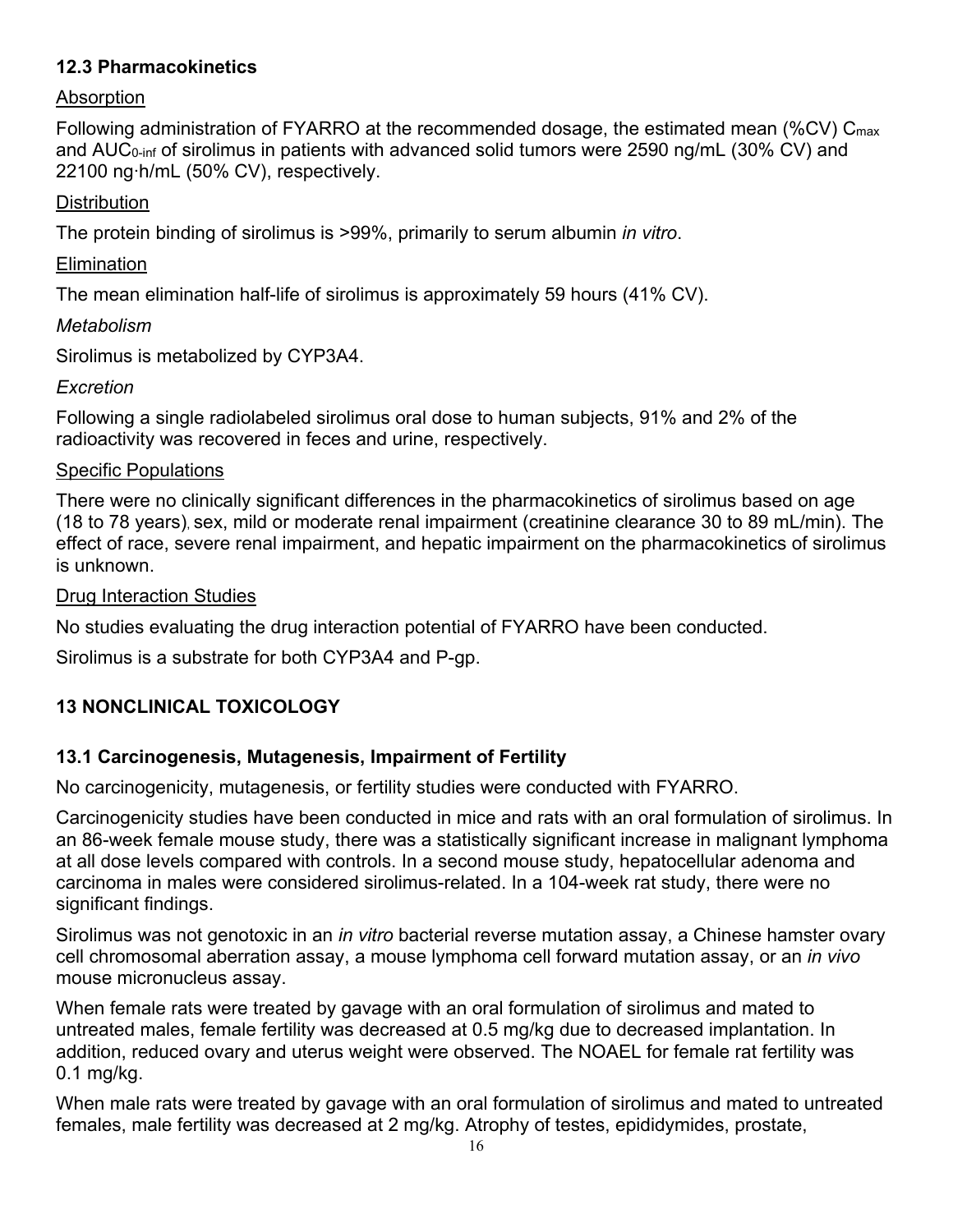<span id="page-16-0"></span>seminiferous tubules, and reduced sperm counts were observed. The NOAEL for male rat fertility was 0.5 mg/kg.

Testicular tubular degeneration was also seen in a 4-week intravenous study of sirolimus in monkeys at 0.1 mg/kg.

### **14 CLINICAL STUDIES**

### **14.1 Perivascular Epithelioid Cell Tumor (PEComa)**

The efficacy of FYARRO was assessed in AMPECT (NCT02494570), a multi-center, single-arm clinical trial in 31 patients with locally advanced unresectable or metastatic malignant PEComa. Patients were required to have measurable disease at baseline, centrally confirmed diagnosis by pathology of malignant PEComa, and Eastern Cooperative Oncology Group (ECOG) Performance Status (PS) of 0 or 1. Patients with lymphangioleiomyomatosis and prior treatment with a mTOR inhibitor were excluded. Patients received FYARRO at a dose of 100 mg/m<sup>2</sup> on Days 1 and 8 of 21day cycles until disease progression or unacceptable toxicity.

The efficacy population of 31 patients had the following demographic characteristics: median age 60 years (range 34 to 78), 81% female, 74% White, 10% Black, and 81% ECOG PS of 0. Five (16%) patients had locally advanced disease and 26 (84%) had metastatic disease. Ninety-four percent of patients had prior surgery,19% had prior radiation therapy, and 13% had prior systemic therapy.

The major efficacy outcome measures were overall response rate (ORR) and duration of response (DOR) as assessed by blinded independent central review (BICR) using RECIST v.1.1.

The efficacy results are summarized in Table 6.

| <b>Efficacy Endpoints</b>        | <b>FYARRO</b><br>$(N=31)$ |
|----------------------------------|---------------------------|
| Overall Response Rate (95% CI)*  | 39% (22%, 58%)            |
| Duration of Response (DOR)       | $(N=12)$                  |
| Median (95% CI) in months        | NR (6.5, NE)              |
| Range in months                  | $5.6, 55.5+$              |
| % with duration $\geq 6$ months  | 92%                       |
| % with duration $\geq$ 12 months | 67%                       |
| % with duration $\geq$ 24 months | 58%                       |

### **Table 6. Efficacy Results in AMPECT**

\* All responses were initially partial responses. Two patients with partial response converted to complete response during the follow up-period.

+ Denotes ongoing responses

CI = Confidence Interval; NR = Not Reached; NE = Not Estimable

### **15 REFERENCES**

1. OSHA Hazardous Drugs. OSHA. https://www.osha.gov/SLTC/hazardousdrugs/index.html.

## **16 HOW SUPPLIED/STORAGE AND HANDLING**

FYARRO (sirolimus protein-bound particles for injectable suspension) (albumin-bound) is a white to yellow, sterile lyophilized powder supplied as: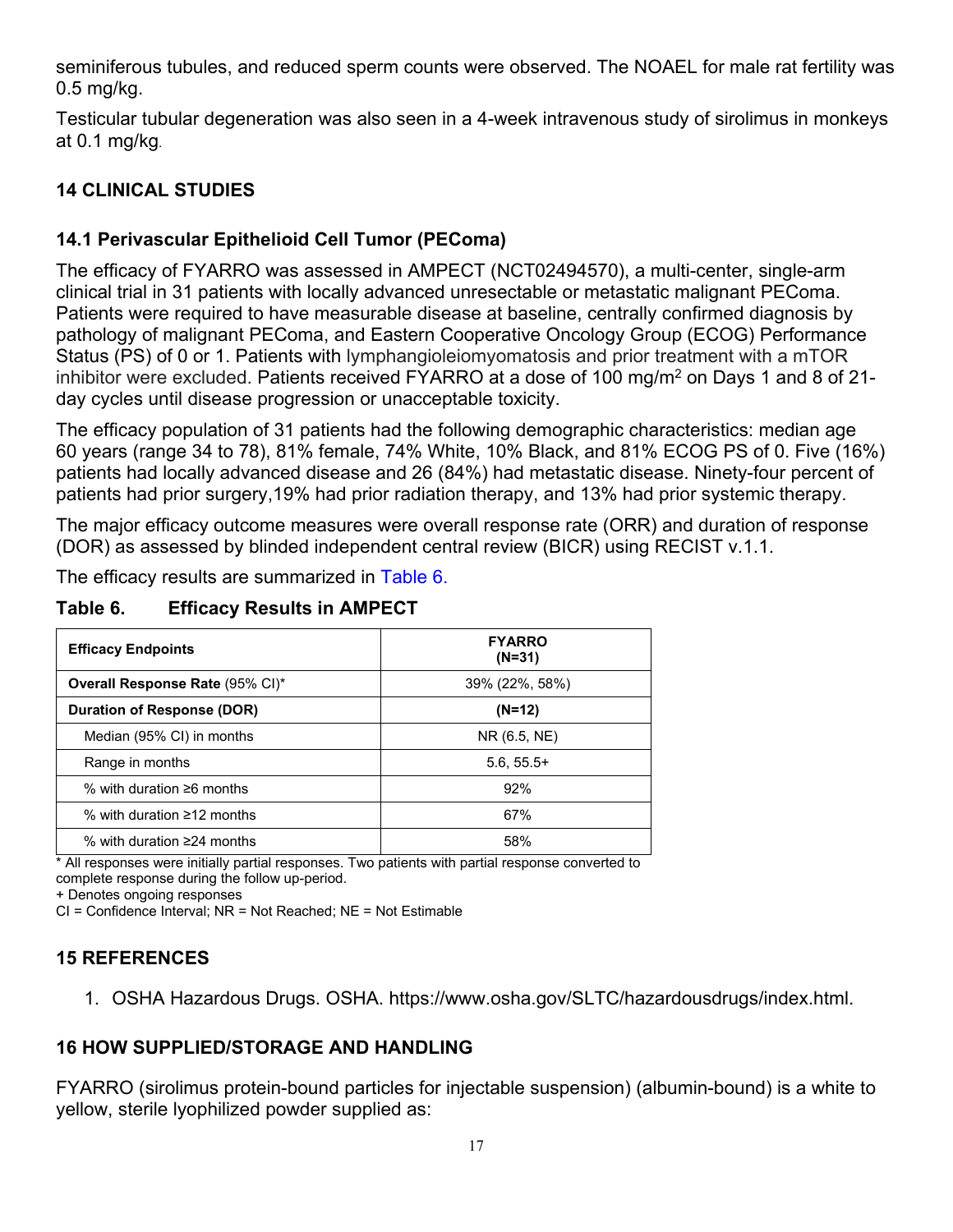<span id="page-17-0"></span>NDC 80803-153-50, 100 mg of sirolimus in a single-dose vial. Each carton contains 1 vial. Store the vials in the original cartons at 2° to 8°C [USP Refrigerated Temperature] (36° to 46°F). Retain in the original package to protect from light.

FYARRO is a hazardous drug. Follow applicable special handling and disposal procedures.<sup>1</sup>

## **17 PATIENT COUNSELING INFORMATION**

## **Stomatitis**

Advise patients of the risk of stomatitis *[see Warnings and Precautions [\(5.1](#page-5-0))]*.

## **Myelosuppression**

Advise patients of the risk of myelosuppression and the need to monitor blood counts periodically during therapy *[see Warnings and Precautions ([5.2](#page-5-0))].*

## **Infections**

Advise patients that they are more susceptible to infections and that they should immediately report any signs or symptoms of infection to their healthcare provider *[see Warnings and Precautions ([5.3](#page-5-0))]*.

## **Hypokalemia**

Advise patients of the risk of hypokalemia and the need to monitor potassium periodically during therapy *[see Warnings and Precautions [\(5.4\)](#page-5-0)]*.

## **Hyperglycemia**

Advise patients of the risk of hyperglycemia and the need to monitor glucose periodically during therapy *[see Warnings and Precautions [\(5.5\)](#page-6-0)]*.

## **Interstitial Lung Disease / Non-Infectious Pneumonitis**

Advise patients of the risk of developing non-infectious pneumonitis and to immediately report any new or worsening respiratory symptoms to their healthcare provider *[see Warnings and Precautions ([5.6\)\]](#page-6-0)*.

### **Hemorrhage**

Advise patients of the risk of hemorrhage. Instruct patients to report signs of bleeding, and to seek immediate medical attention for signs or symptoms of severe bleeding *[see Warnings and Precautions ([5.7](#page-6-0))].*

## **Hypersensitivity Reactions**

Advise patients of the risk of clinically significant hypersensitivity reactions and to promptly contact their healthcare provider or seek emergency care for signs of hypersensitivity reaction including rash, itching, hives, difficulty breathing or swallowing, flushing, chest pain, or dizziness *[see Contraindications ([4\)](#page-5-0), Warnings and Precautions [\(5.8\)](#page-6-0)]*.

## **Embryo-Fetal Toxicity**

Advise females of reproductive potential of the potential risk to a fetus and to inform their healthcare provider of a known or suspected pregnancy *[see Warnings and Precautions ([5.9](#page-6-0))].* Advise females of reproductive potential to use effective contraception during treatment and for 12 weeks after the last dose *[see Use in Specific Populations ([8.1,](#page-11-0) [8.3\)](#page-12-0)].*